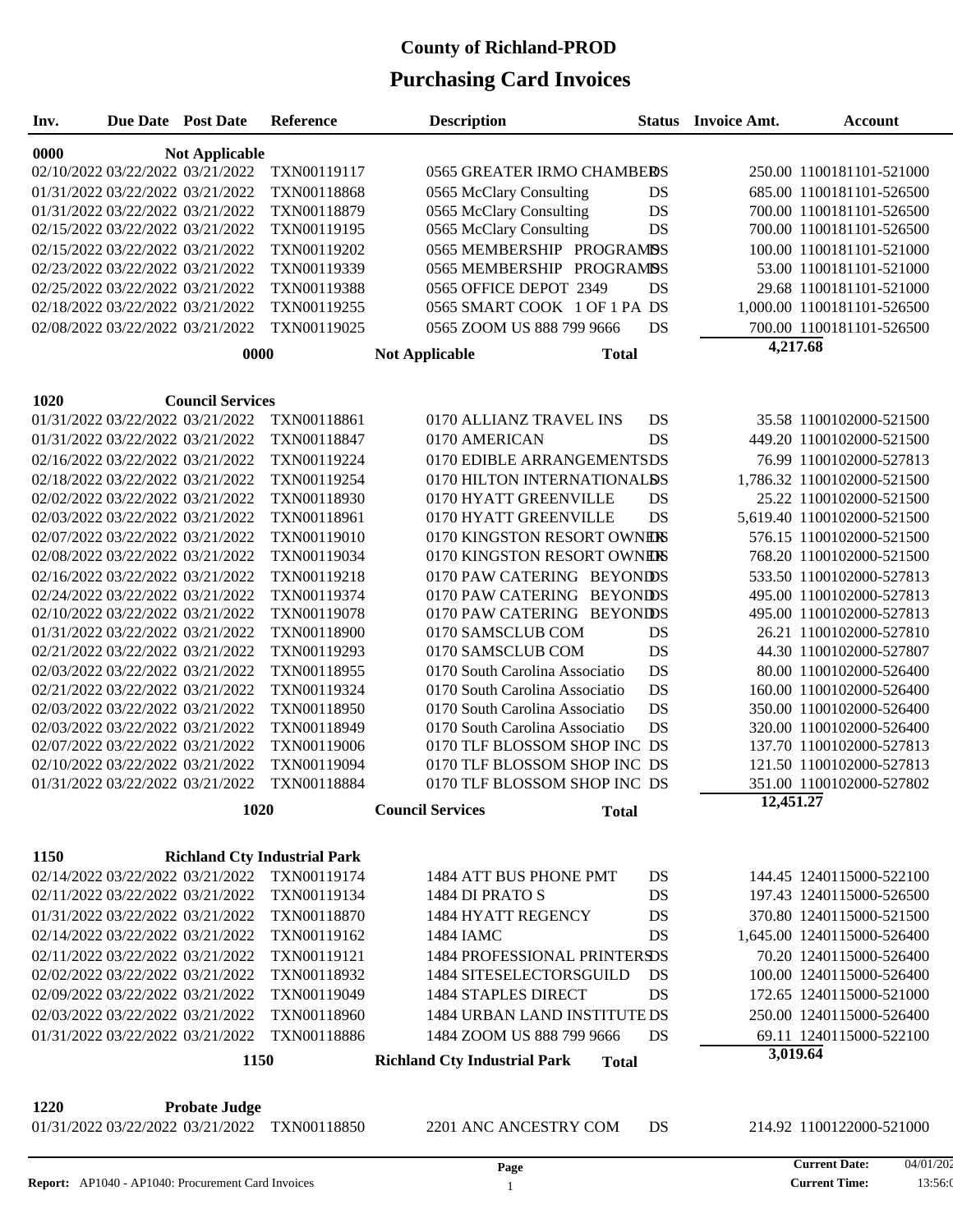# **Purchasing Card Invoices**

| Inv. | <b>Due Date Post Date</b>        |                                  | Reference   | <b>Description</b>                               | <b>Status</b>   | <b>Invoice Amt.</b> | <b>Account</b>             |
|------|----------------------------------|----------------------------------|-------------|--------------------------------------------------|-----------------|---------------------|----------------------------|
|      | 02/15/2022 03/22/2022 03/21/2022 |                                  | TXN00119190 | 4846 ANC ANCESTRY COM                            | $\overline{DS}$ |                     | 26.82 1100122000-521000    |
|      |                                  | 1220                             |             | <b>Probate Judge</b><br><b>Total</b>             |                 | 241.74              |                            |
|      |                                  |                                  |             |                                                  |                 |                     |                            |
| 1450 |                                  | <b>Administrative Magistrate</b> |             |                                                  |                 |                     |                            |
|      | 02/17/2022 03/22/2022 03/21/2022 |                                  | TXN00119229 | 2152 CLAIM ADJ LOWES 00907DS                     |                 |                     | -971.84 1100145000-521000  |
|      | 02/14/2022 03/22/2022 03/21/2022 |                                  | TXN00119154 | 2152 SIKES SEPTIC TANK                           | DS              |                     | 300.00 1100145000-522600   |
|      | 02/03/2022 03/22/2022 03/21/2022 |                                  | TXN00118953 | 9542 APPLE COM BILL                              | DS              |                     | 4.99 1100145000-521000     |
|      |                                  | 1450                             |             | <b>Administrative Magistrate</b><br><b>Total</b> |                 | $-666.85$           |                            |
|      |                                  |                                  |             |                                                  |                 |                     |                            |
| 1550 |                                  | <b>Unassigned Departments</b>    |             |                                                  |                 |                     |                            |
|      | 02/07/2022 03/22/2022 03/21/2022 |                                  | TXN00119001 | 1889 AMERICAN BARASSOC                           | DS              |                     | 105.00 1100155000-521200   |
|      | 02/09/2022 03/22/2022 03/21/2022 |                                  | TXN00119050 | 1889 FSP SOUTH CAROLINA BARS                     |                 |                     | 118.80 1100155000-521200   |
|      | 02/11/2022 03/22/2022 03/21/2022 |                                  | TXN00119129 | 1889 FSP SOUTH CAROLINA BARS                     |                 |                     | 118.80 1100155000-521200   |
|      | 01/31/2022 03/22/2022 03/21/2022 |                                  | TXN00118860 | <b>1889 NATIONAL DISTRICTS</b>                   | DS              |                     | 95.00 1100155000-521400    |
|      |                                  | 1550                             |             | <b>Unassigned Departments</b><br><b>Total</b>    |                 | 437.60              |                            |
|      |                                  |                                  |             |                                                  |                 |                     |                            |
| 1570 |                                  | <b>Clerk of Court</b>            |             |                                                  |                 |                     |                            |
|      | 02/21/2022 03/22/2022 03/21/2022 |                                  | TXN00119302 | 4788 BEACH COVE RESORT INDS                      |                 |                     | 258.72 1100157000-521000   |
|      | 02/15/2022 03/22/2022 03/21/2022 |                                  | TXN00119197 | 4788 IN SOUND IMAGES INC DS                      |                 |                     | 86.40 1100157000-521000    |
|      |                                  | 1570                             |             | <b>Clerk of Court</b><br><b>Total</b>            |                 | 345.12              |                            |
|      |                                  |                                  |             |                                                  |                 |                     |                            |
| 1610 |                                  | <b>County Administrator</b>      |             |                                                  |                 |                     |                            |
|      | 02/18/2022 03/22/2022 03/21/2022 |                                  | TXN00119289 | 2231 DROPBOX 9XCL3RR8P2WIDS                      |                 |                     | 214.92 1100161000-531600   |
|      | 02/02/2022 03/22/2022 03/21/2022 |                                  | TXN00118926 | 2231 HYATT GREENVILLE                            | DS              |                     | 2,725.00 1100161000-526500 |
|      | 02/04/2022 03/22/2022 03/21/2022 |                                  | TXN00118988 | 2231 MAILCHIMP MISC                              | DS              |                     | 105.83 1100161000-521000   |
|      | 01/28/2022 03/22/2022 03/21/2022 |                                  | TXN00118843 | 7135 WAL MART 2214                               | <b>DS</b>       |                     | 19.31 1100161000-526400    |
|      |                                  | 1610                             |             | <b>County Administrator</b><br><b>Total</b>      |                 | 3,065.06            |                            |
|      |                                  |                                  |             |                                                  |                 |                     |                            |
| 1611 |                                  | <b>Public Information</b>        |             |                                                  |                 |                     |                            |
|      | 02/02/2022 03/22/2022 03/21/2022 |                                  | TXN00118936 | 2231 ADOBE CREATIVE CLOUIDS                      |                 |                     | 52.81 1100161100-521000    |
|      | 01/28/2022 03/22/2022 03/21/2022 |                                  | TXN00118823 | 2231 SLACK T010KV3K7NC                           | DS              |                     | 51.84 1100161100-522600    |
|      | 02/21/2022 03/22/2022 03/21/2022 |                                  | TXN00119323 | 2231 SLACK T010KV3K7NC                           | DS              |                     | 29.55 1100161100-522600    |
|      | 02/18/2022 03/22/2022 03/21/2022 |                                  | TXN00119274 | 2231 THE STATE NEWSPAPER DS                      |                 |                     | 13.99 1100161100-526500    |
|      |                                  | 1611                             |             | <b>Public Information</b><br><b>Total</b>        |                 | 148.19              |                            |
|      |                                  |                                  |             |                                                  |                 |                     |                            |
| 1615 |                                  | <b>County Risk Management</b>    |             |                                                  |                 |                     |                            |
|      | 02/24/2022 03/22/2022 03/21/2022 |                                  | TXN00119361 | 4519 DELTA AIR 006771754538DS                    |                 |                     | 173.59 1100161500-526400   |
|      | 02/21/2022 03/22/2022 03/21/2022 |                                  | TXN00119328 | 4519 NAFA FLEET MGMT ASSODS                      |                 |                     | 499.00 1100161500-526400   |
|      | 02/24/2022 03/22/2022 03/21/2022 |                                  | TXN00119362 | 4519 NAFA FLEET MGMT ASSODS                      |                 |                     | 427.00 1100161500-526400   |
|      | 02/17/2022 03/22/2022 03/21/2022 |                                  | TXN00119245 | <b>4519 NAFA REGISTRATION</b>                    | DS              |                     | 699.00 1100161500-526400   |
|      | 02/18/2022 03/22/2022 03/21/2022 |                                  | TXN00119282 | <b>4519 NAFA REGISTRATION</b>                    | DS              |                     | 699.00 1100161500-526400   |
|      | 02/23/2022 03/22/2022 03/21/2022 |                                  | TXN00119341 | <b>4519 NAFA REGISTRATION</b>                    | DS              |                     | 699.00 1100161500-526400   |
|      | 02/23/2022 03/22/2022 03/21/2022 |                                  | TXN00119342 | 4519 Orbitz 72254606626636                       | DS              |                     | 3.93 1100161500-526400     |
|      | 02/24/2022 03/22/2022 03/21/2022 |                                  | TXN00119376 | 4519 UNITED<br>0167717550826 DS                  |                 | 3,496.61            | 296.09 1100161500-526400   |
|      |                                  | 1615                             |             | <b>County Risk Management</b><br><b>Total</b>    |                 |                     |                            |
|      |                                  |                                  |             |                                                  |                 |                     |                            |

**1635 County Attorney**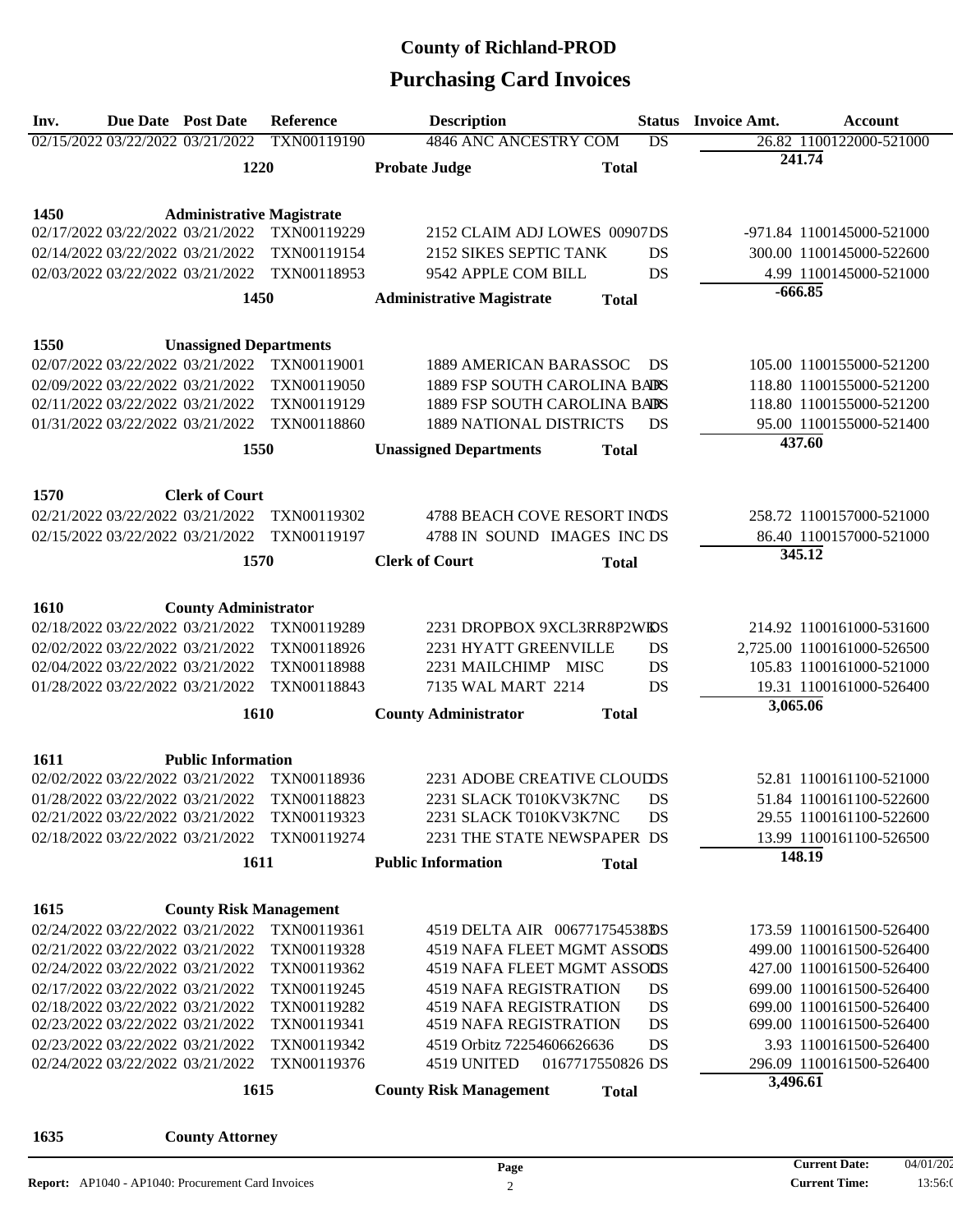| Inv.                                         | Due Date Post Date             | Reference   |                        | <b>Description</b>                             |           | <b>Status</b> Invoice Amt. | <b>Account</b>                   |  |
|----------------------------------------------|--------------------------------|-------------|------------------------|------------------------------------------------|-----------|----------------------------|----------------------------------|--|
| 02/18/2022 03/22/2022 03/21/2022             |                                | TXN00119272 |                        | 2656 EB BLSA SOLOSMALL FI DS                   |           |                            | 28.16 1100163500-526400          |  |
| 02/02/2022 03/22/2022 03/21/2022             |                                | TXN00118925 |                        | 2656 FSP SOUTH CAROLINA BARS                   |           |                            | 70.00 1100163500-526400          |  |
| 02/09/2022 03/22/2022 03/21/2022             |                                | TXN00119048 |                        | 2656 FSP SOUTH CAROLINA BARS                   |           |                            | 70.00 1100163500-526400          |  |
| 02/18/2022 03/22/2022 03/21/2022             |                                | TXN00119288 |                        | 2656 IN SC SUPREME COURT DS                    |           |                            | 53.00 1100163500-521400          |  |
| 02/09/2022 03/22/2022 03/21/2022             |                                | TXN00119044 |                        | 2656 IN SC SUPREME COURT DS                    |           |                            | 53.00 1100163500-521400          |  |
| 02/09/2022 03/22/2022 03/21/2022             |                                | TXN00119056 |                        | 2656 IN SC SUPREME COURT DS                    |           |                            | 53.00 1100163500-521400          |  |
| 02/09/2022 03/22/2022 03/21/2022             |                                | TXN00119061 |                        | 2656 IN SC SUPREME COURT                       | DS        |                            | 53.00 1100163500-521400          |  |
| 02/17/2022 03/22/2022 03/21/2022             |                                | TXN00119243 |                        | 2656 ZOOM US 888 799 9666                      | DS        |                            | 161.89 1100163500-547100         |  |
|                                              | 1635                           |             | <b>County Attorney</b> | <b>Total</b>                                   |           |                            | 542.05                           |  |
|                                              |                                |             |                        |                                                |           |                            |                                  |  |
| <b>1680</b>                                  | <b>Board of Registration</b>   |             |                        |                                                |           |                            |                                  |  |
| 02/11/2022 03/22/2022 03/21/2022             |                                | TXN00119142 |                        | <b>2832 ELECTION CENTER</b>                    | DS        |                            | 499.00 1100168000-521000         |  |
| 02/04/2022 03/22/2022 03/21/2022             |                                | TXN00118990 |                        | 7181 Amazon Prime G48VG0J83 DS                 |           |                            | 14.03 1100168000-521000          |  |
|                                              | 1680                           |             |                        | <b>Board of Registration</b><br><b>Total</b>   |           |                            | 513.03                           |  |
|                                              |                                |             |                        |                                                |           |                            |                                  |  |
| 1720                                         | <b>Auditor</b>                 |             |                        |                                                |           |                            |                                  |  |
| 02/09/2022 03/22/2022 03/21/2022             |                                | TXN00119066 |                        | 0934 ACE GLASS COLUMBIA                        | DS        |                            | 449.47 1100172000-521000         |  |
| 02/07/2022 03/22/2022 03/21/2022             |                                | TXN00118998 |                        | 0934 DMI DELL K 12 GOVT                        | DS        |                            | 313.20 1100172000-521000         |  |
| 02/14/2022 03/22/2022 03/21/2022             |                                | TXN00119181 |                        | 0934 LE BLEU ENTERPRISES                       | DS        |                            | 78.07 1100172000-521000          |  |
| 02/21/2022 03/22/2022 03/21/2022             |                                | TXN00119303 |                        | 0934 LOWES 02356                               | <b>DS</b> |                            | 30.76 1100172000-521000          |  |
| 02/14/2022 03/22/2022 03/21/2022             |                                | TXN00119165 |                        | 0934 OFFICE DEPOT 1214                         | DS        |                            | 47.71 1100172000-521000          |  |
| 02/17/2022 03/22/2022 03/21/2022             |                                | TXN00119250 |                        | 0934 OFFICE DEPOT 1214                         | DS        |                            | 13.33 1100172000-521000          |  |
| 02/10/2022 03/22/2022 03/21/2022             |                                | TXN00119101 |                        | 0934 OFFICE DEPOT 1214                         | DS        |                            | 119.31 1100172000-521000         |  |
| 01/31/2022 03/22/2022 03/21/2022             |                                | TXN00118894 |                        | 0934 OFFICE DEPOT 1214                         | <b>DS</b> |                            | 1,123.98 1100172000-521000       |  |
| 01/28/2022 03/22/2022 03/21/2022             |                                | TXN00118840 |                        | 0934 PYRAMID TECHNOLOGIESDS                    |           |                            | 107.92 1100172000-521000         |  |
| 01/31/2022 03/22/2022 03/21/2022             |                                | TXN00118855 |                        | 0934 VALUE CITY 170                            | DS        |                            | 1,376.99 1100172000-521000       |  |
| 01/31/2022 03/22/2022 03/21/2022             |                                | TXN00118849 |                        | 3628 HOBBY LOBBY 562                           | DS        |                            | -19.43 1100172000-521000         |  |
| 01/31/2022 03/22/2022 03/21/2022             |                                | TXN00118880 |                        | 3628 HOBBY LOBBY 562                           | DS        |                            | -7.54 1100172000-521000          |  |
| 01/31/2022 03/22/2022 03/21/2022             |                                | TXN00118889 |                        | 3628 HOMEGOODS 0555                            | DS        |                            | -21.59 1100172000-521000         |  |
| 01/28/2022 03/22/2022 03/21/2022             |                                | TXN00118830 |                        | 3628 HOMEGOODS 0555                            | DS        |                            | 26.99 1100172000-521000          |  |
|                                              | 1720                           |             | <b>Auditor</b>         | <b>Total</b>                                   |           |                            | 3,639.17                         |  |
|                                              |                                |             |                        |                                                |           |                            |                                  |  |
| 1740                                         | <b>Business Service Center</b> |             |                        |                                                |           |                            |                                  |  |
| 02/15/2022 03/22/2022 03/21/2022 TXN00119198 |                                |             |                        | 8681 Municipal Assoc of SC                     | DS        |                            | 260.00 1100174000-526400         |  |
|                                              | 1740                           |             |                        | <b>Business Service Center</b><br><b>Total</b> |           |                            | 260.00                           |  |
|                                              |                                |             |                        |                                                |           |                            |                                  |  |
| 1755                                         | <b>Assessor</b>                |             |                        |                                                |           |                            |                                  |  |
| 02/07/2022 03/22/2022 03/21/2022             |                                | TXN00119014 |                        | 0416 BROTHER INTL CORP                         | DS        |                            | 118.79 1100175500-521000         |  |
| 01/28/2022 03/22/2022 03/21/2022             |                                | TXN00118837 |                        | 0416 GORDON ELECTRIC                           | DS        |                            | 546.90 1100175500-542600         |  |
| 02/14/2022 03/22/2022 03/21/2022             |                                | TXN00119159 |                        | 0416 LEHIGHSAFETYSHOES                         | DS        |                            | 117.97 1100175500-524100         |  |
| 02/14/2022 03/22/2022 03/21/2022             |                                | TXN00119163 |                        | 0416 LEHIGHSAFETYSHOES                         | DS        |                            | 394.96 1100175500-524100         |  |
| 02/18/2022 03/22/2022 03/21/2022             |                                | TXN00119265 |                        | 0416 TIGER SUPPLIES                            | DS        |                            | 303.69 1100175500-521000         |  |
| 02/14/2022 03/22/2022 03/21/2022             |                                | TXN00119157 |                        | 0416 TRANSIT LEVEL CLINIC DS                   |           |                            | -139.51 1100175500-521000        |  |
|                                              | 1755                           |             | <b>Assessor</b>        | <b>Total</b>                                   |           |                            | 1,342.80                         |  |
|                                              |                                |             |                        |                                                |           |                            |                                  |  |
| 1808                                         | <b>Budget</b>                  |             |                        |                                                |           |                            |                                  |  |
| 01/31/2022 03/22/2022 03/21/2022             |                                | TXN00118898 |                        | 4302 OFFICE DEPOT 1214                         | DS        |                            | 126.65 1100180800-521000         |  |
| 02/02/2022 03/22/2022 03/21/2022             |                                | TXN00118929 |                        | 4302 OFFICE DEPOT 1214                         | DS        |                            | 15.11 1100180800-521000          |  |
| 02/14/2022 03/22/2022 03/21/2022             |                                | TXN00119170 |                        | 4302 OFFICE DEPOT 1214                         | DS        |                            | 6.81 1100180800-521000           |  |
|                                              |                                |             |                        | Page                                           |           |                            | <b>Current Date:</b><br>04/01/20 |  |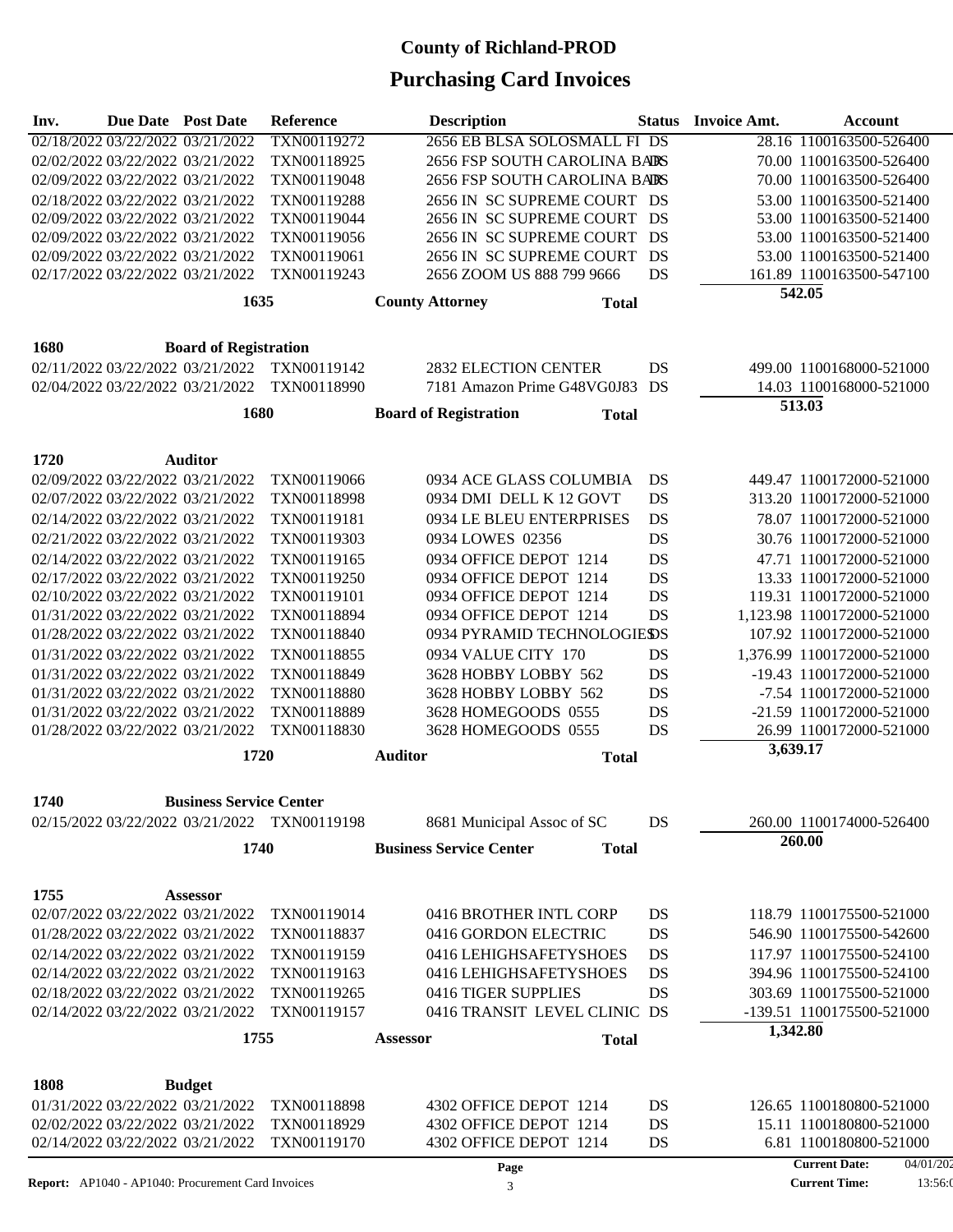| Inv.        | Due Date Post Date |                                                                      | Reference                                    |                | <b>Description</b>                               |              | <b>Status</b>   | <b>Invoice Amt.</b> | Account                                            |
|-------------|--------------------|----------------------------------------------------------------------|----------------------------------------------|----------------|--------------------------------------------------|--------------|-----------------|---------------------|----------------------------------------------------|
|             |                    | 02/14/2022 03/22/2022 03/21/2022                                     | TXN00119170                                  |                | 4302 OFFICE DEPOT 1214                           |              | $\overline{DS}$ |                     | 20.01 1100180800-521000                            |
|             |                    | 02/16/2022 03/22/2022 03/21/2022                                     | TXN00119213                                  |                | 4302 OFFICE DEPOT 2349                           |              | DS              |                     | 55.03 1100180800-521000                            |
|             |                    | 02/16/2022 03/22/2022 03/21/2022                                     | TXN00119214                                  |                | 4302 OFFICE DEPOT 2349                           |              | DS              |                     | 101.82 1100180800-521000                           |
|             |                    | 1808                                                                 |                                              | <b>Budget</b>  |                                                  | <b>Total</b> |                 |                     | 325.43                                             |
|             |                    |                                                                      |                                              |                |                                                  |              |                 |                     |                                                    |
| 1809        |                    | <b>Finance</b>                                                       |                                              |                |                                                  |              |                 |                     |                                                    |
|             |                    | 01/31/2022 03/22/2022 03/21/2022                                     | TXN00118846                                  |                | 4302 GOVERNMENT FINANCE DS                       |              |                 |                     | 1,150.00 1100180900-521000                         |
|             |                    | 01/31/2022 03/22/2022 03/21/2022                                     | TXN00118874                                  |                | 4302 HYATT REGENCY                               |              | DS              |                     | 370.80 1100180900-526400                           |
|             |                    | 01/31/2022 03/22/2022 03/21/2022                                     | TXN00118858                                  |                | 4302 OFFICE DEPOT 1214                           |              | DS              |                     | 21.90 1100180900-521000                            |
|             |                    | 01/31/2022 03/22/2022 03/21/2022                                     | TXN00118877                                  |                | 4302 OFFICE DEPOT 1214                           |              | DS              |                     | 49.73 1100180900-521000                            |
|             |                    | 01/31/2022 03/22/2022 03/21/2022                                     | TXN00118891                                  |                | 4302 OFFICE DEPOT 1214                           |              | DS              |                     | 40.50 1100180900-521000                            |
|             |                    | 02/11/2022 03/22/2022 03/21/2022                                     | TXN00119128                                  |                | 4302 OFFICE DEPOT 1214                           |              | DS              |                     | 162.52 1100180900-521000                           |
|             |                    | 02/14/2022 03/22/2022 03/21/2022                                     | TXN00119170                                  |                | 4302 OFFICE DEPOT 1214                           |              | DS              |                     | 124.26 1100180900-521000                           |
|             |                    | 02/17/2022 03/22/2022 03/21/2022                                     | TXN00119248                                  |                | 4302 OFFICE DEPOT 1214                           |              | DS              |                     | 146.87 1100180900-521000                           |
|             |                    | 01/31/2022 03/22/2022 03/21/2022                                     | TXN00118866                                  |                | 4302 OFFICEMAX OFFICEDEPTDS                      |              |                 |                     | 15.01 1100180900-521000                            |
|             |                    | 1809                                                                 |                                              | <b>Finance</b> |                                                  | <b>Total</b> |                 | 2,081.59            |                                                    |
|             |                    |                                                                      |                                              |                |                                                  |              |                 |                     |                                                    |
| 1811        |                    | <b>Procurement Department</b>                                        |                                              |                |                                                  |              |                 |                     |                                                    |
|             |                    | 02/16/2022 03/22/2022 03/21/2022                                     | TXN00119206                                  |                | 9173 AMZN Mktp US 7E9FV9RADS                     |              |                 |                     | 41.34 1100181100-521000                            |
|             |                    | 02/25/2022 03/22/2022 03/21/2022                                     | TXN00119412                                  |                | 9173 FSP SCAGPO                                  |              | DS              |                     | 40.00 1100181100-521400                            |
|             |                    | 01/31/2022 03/22/2022 03/21/2022                                     | TXN00118872                                  |                | 9173 HYATT REGENCY                               |              | DS              |                     | 356.80 1100181100-526400                           |
|             |                    | 02/10/2022 03/22/2022 03/21/2022                                     | TXN00119088                                  |                | 9173 NATIONAL INSITUTE OF DS                     |              |                 |                     | 50.00 1100181100-526400                            |
|             |                    | 02/10/2022 03/22/2022 03/21/2022                                     | TXN00119076                                  |                | 9173 NATIONAL INSITUTE OF DS                     |              |                 |                     | 100.00 1100181100-526400                           |
|             |                    | 02/23/2022 03/22/2022 03/21/2022                                     | TXN00119344                                  |                | 9173 NATIONAL PROCUREMENDS                       |              |                 |                     | 130.00 1100181100-521400                           |
|             |                    | 01/28/2022 03/22/2022 03/21/2022<br>01/31/2022 03/22/2022 03/21/2022 | TXN00118838<br>TXN00118869                   |                | 9173 OFFICE DEPOT 1214<br>9173 OFFICE DEPOT 1214 |              | DS<br>DS        |                     | 99.45 1100181100-521000<br>21.15 1100181100-521000 |
|             |                    | 01/31/2022 03/22/2022 03/21/2022                                     | TXN00118897                                  |                | 9173 OFFICE DEPOT 1214                           |              | DS              |                     | 246.85 1100181100-521000                           |
|             |                    | 02/14/2022 03/22/2022 03/21/2022                                     | TXN00119148                                  |                | 9173 OFFICE DEPOT 1214                           |              | DS              |                     | -54.42 1100181100-521000                           |
|             |                    | 01/31/2022 03/22/2022 03/21/2022                                     | TXN00118859                                  |                | 9173 OFFICEMAX OFFICEDEPTDS                      |              |                 |                     | 16.04 1100181100-521000                            |
|             |                    |                                                                      |                                              |                |                                                  |              |                 | 1,047.21            |                                                    |
|             |                    | 1811                                                                 |                                              |                | <b>Procurement Department</b>                    | <b>Total</b> |                 |                     |                                                    |
| 1830        |                    | <b>Register of Deeds</b>                                             |                                              |                |                                                  |              |                 |                     |                                                    |
|             |                    |                                                                      | 02/08/2022 03/22/2022 03/21/2022 TXN00119023 |                | 1979 AMZN Mktp US NN2KI1EJ3DS                    |              |                 |                     | 25.36 1100183000-521000                            |
|             |                    | 02/11/2022 03/22/2022 03/21/2022                                     | TXN00119138                                  |                | 1979 COSTCO WHSE 1232                            |              | DS              |                     | 57.09 1100183000-521000                            |
|             |                    | 02/10/2022 03/22/2022 03/21/2022                                     | TXN00119096                                  |                | 1979 PARTY CITY BOPIS                            |              | DS              |                     | 108.00 1100183000-521000                           |
|             |                    | 02/11/2022 03/22/2022 03/21/2022                                     | TXN00119125                                  |                | 1979 PARTY CITY BOPIS                            |              | DS              |                     | 54.00 1100183000-521000                            |
|             |                    | 02/07/2022 03/22/2022 03/21/2022                                     | TXN00118991                                  |                | 1979 PIZZA HUT 023181                            |              | DS              |                     | 87.15 1100183000-524200                            |
|             |                    | 02/07/2022 03/22/2022 03/21/2022                                     | TXN00119018                                  |                | 1979 PIZZA HUT 023181                            |              | DS              |                     | 75.03 1100183000-524200                            |
|             |                    | 02/07/2022 03/22/2022 03/21/2022                                     | TXN00119003                                  |                | 1979 PUBLIX 1095                                 |              | DS              |                     | 15.25 1100183000-524200                            |
|             |                    | 02/09/2022 03/22/2022 03/21/2022                                     | TXN00119040                                  |                | 1979 TST NOTHING BUNDT                           |              | DS              |                     | 509.83 1100183000-524200                           |
|             |                    | 1830                                                                 |                                              |                | <b>Register of Deeds</b>                         | <b>Total</b> |                 |                     | 931.71                                             |
|             |                    |                                                                      |                                              |                |                                                  |              |                 |                     |                                                    |
| <b>1840</b> |                    | <b>Human Resources</b>                                               |                                              |                |                                                  |              |                 |                     |                                                    |
|             |                    | 02/10/2022 03/22/2022 03/21/2022                                     | TXN00119072                                  |                | 1475 OFFICE DEPOT 2349                           |              | DS              |                     | 15.09 1100184000-521000                            |
|             |                    | 02/22/2022 03/22/2022 03/21/2022                                     | TXN00119336                                  |                | 1475 THE HR LAW WEEKLY                           |              | DS              |                     | 79.00 1100184000-521200                            |
|             |                    | 02/09/2022 03/22/2022 03/21/2022                                     | TXN00119063                                  |                | 8254 ACTCP GREAT PLAINS ADDS                     |              |                 |                     | 25.00 1100184000-521400                            |
|             |                    | 01/31/2022 03/22/2022 03/21/2022                                     | TXN00118867                                  |                | 8254 ASSOCIATION OF                              |              | DS              |                     | 450.00 1100184000-521400                           |
|             |                    | 02/10/2022 03/22/2022 03/21/2022                                     | TXN00119091                                  |                | 8254 IFEBP MILWAUKEE                             |              | DS              |                     | 325.00 1100184000-526400                           |
|             |                    | 02/10/2022 03/22/2022 03/21/2022                                     | TXN00119103                                  |                | 8254 MANAGINGPPLATWORK DS                        |              |                 |                     | -89.00 1100184000-526400                           |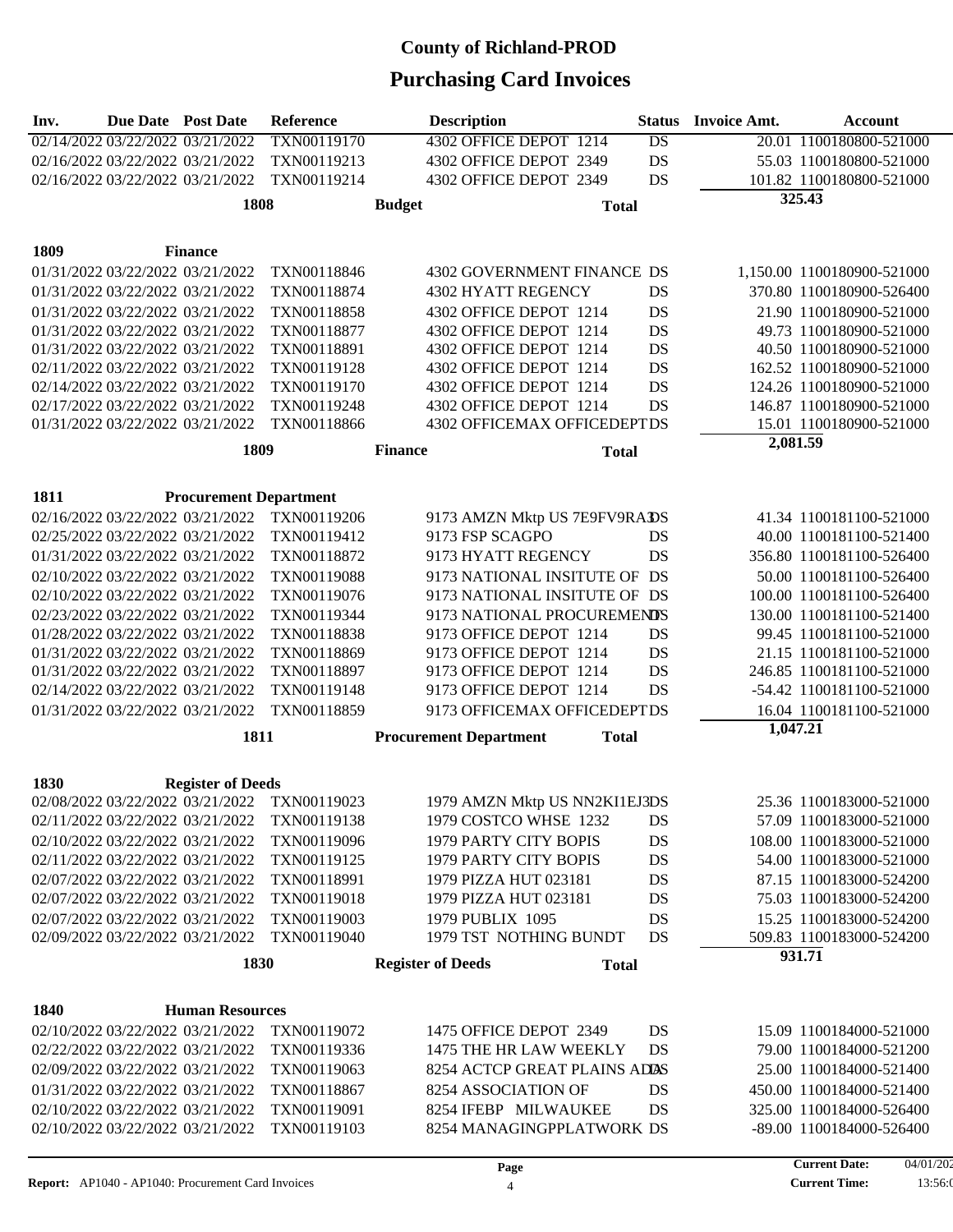| Inv. | <b>Due Date Post Date</b>        |                                  | Reference   | <b>Description</b>             |              | <b>Status</b> | <b>Invoice Amt.</b> | <b>Account</b>             |
|------|----------------------------------|----------------------------------|-------------|--------------------------------|--------------|---------------|---------------------|----------------------------|
|      | 02/24/2022 03/22/2022 03/21/2022 |                                  | TXN00119360 | 8254 PUBLIX GIFT CARD          |              | DS            |                     | 340.00 1100184000-527200   |
|      | 01/31/2022 03/22/2022 03/21/2022 |                                  | TXN00118852 | 8254 SIIA                      |              | DS            |                     | 500.00 1100184000-521400   |
|      | 02/03/2022 03/22/2022 03/21/2022 |                                  | TXN00118939 | 8254 ZOOM US 888 799 9666      |              | DS            |                     | 377.65 1100184000-526500   |
|      |                                  | 1840                             |             | <b>Human Resources</b>         | <b>Total</b> |               | 2,022.74            |                            |
|      |                                  |                                  |             |                                |              |               |                     |                            |
| 1860 |                                  | <b>Court Administrator</b>       |             |                                |              |               |                     |                            |
|      | 02/14/2022 03/22/2022 03/21/2022 |                                  | TXN00119151 | 5527 AMZN Mktp US X68HY8RABS   |              |               |                     | 33.34 1100186000-521000    |
|      | 02/03/2022 03/22/2022 03/21/2022 |                                  | TXN00118947 | 5527 APPLE COM BILL            |              | DS            |                     | 4.99 1100186000-521000     |
|      | 02/01/2022 03/22/2022 03/21/2022 |                                  | TXN00118907 | 5527 APPLE COM BILL            |              | DS            |                     | 4.99 1100186000-521000     |
|      |                                  | 01/31/2022 03/22/2022 03/21/2022 | TXN00118882 | 5527 OFFICE DEPOT 332          |              | DS            |                     | 573.05 1100186000-521000   |
|      |                                  |                                  |             |                                |              |               |                     | 616.37                     |
|      |                                  | <b>1860</b>                      |             | <b>Court Administrator</b>     | <b>Total</b> |               |                     |                            |
|      |                                  |                                  |             |                                |              |               |                     |                            |
| 1870 |                                  | <b>Information Technology</b>    |             |                                |              |               |                     |                            |
|      |                                  | 01/31/2022 03/22/2022 03/21/2022 | TXN00118878 | 0104 Amazon com 106P762J3      |              | DS            |                     | 261.07 1100187000-541800   |
|      |                                  | 02/23/2022 03/22/2022 03/21/2022 | TXN00119353 | 0104 AMZ C2G                   |              | DS            |                     | 89.62 1100187000-541800    |
|      | 02/09/2022 03/22/2022 03/21/2022 |                                  | TXN00119064 | 0104 AMZ Triton Datacom O      |              | DS            |                     | 249.79 1100187000-541800   |
|      | 02/03/2022 03/22/2022 03/21/2022 |                                  | TXN00118942 | 0104 AMZ Triton Datacom O      |              | DS            |                     | 237.69 1100187000-541800   |
|      | 02/10/2022 03/22/2022 03/21/2022 |                                  | TXN00119114 | 0104 AMZN Mktp US              |              | DS            |                     | -85.55 1100187000-541800   |
|      | 02/10/2022 03/22/2022 03/21/2022 |                                  | TXN00119087 | 0104 AMZN Mktp US              |              | DS            |                     | -192.55 1100187000-541800  |
|      | 02/10/2022 03/22/2022 03/21/2022 |                                  | TXN00119104 | 0104 AMZN Mktp US              |              | DS            |                     | -79.70 1100187000-541800   |
|      | 02/18/2022 03/22/2022 03/21/2022 |                                  | TXN00119278 | 0104 AMZN Mktp US              |              | DS            |                     | -12.28 1100187000-541800   |
|      | 02/10/2022 03/22/2022 03/21/2022 |                                  | TXN00119115 | 0104 AMZN Mktp US              |              | DS            |                     | -16.25 1100187000-541800   |
|      | 02/18/2022 03/22/2022 03/21/2022 |                                  | TXN00119263 | 0104 AMZN Mktp US 076Q47W73DS  |              |               |                     | 16.73 1100187000-541800    |
|      | 02/17/2022 03/22/2022 03/21/2022 |                                  | TXN00119236 | 0104 AMZN Mktp US 128F61IB2 DS |              |               |                     | 81.19 1100187000-541800    |
|      | 02/04/2022 03/22/2022 03/21/2022 |                                  | TXN00118983 | 0104 AMZN MKTP US 5U03S5ZN3S   |              |               |                     | 30.30 1100187000-541800    |
|      | 02/07/2022 03/22/2022 03/21/2022 |                                  | TXN00119012 | 0104 AMZN Mktp US 7L6ZD7L23DS  |              |               |                     | 26.88 1100187000-541800    |
|      | 02/16/2022 03/22/2022 03/21/2022 |                                  | TXN00119211 | 0104 AMZN Mktp US 8L5SN9MTBS   |              |               |                     | 75.59 1100187000-541800    |
|      | 02/07/2022 03/22/2022 03/21/2022 |                                  | TXN00119011 | 0104 AMZN Mktp US AT0DJ18P3DS  |              |               |                     | 16.08 1100187000-541800    |
|      | 02/07/2022 03/22/2022 03/21/2022 |                                  | TXN00118999 | 0104 AMZN Mktp US CP2VO9N3BS   |              |               |                     | 48.27 1100187000-541800    |
|      | 02/15/2022 03/22/2022 03/21/2022 |                                  | TXN00119196 | 0104 AMZN Mktp US IM5LH0TTDS   |              |               |                     | 287.46 1100187000-541800   |
|      | 02/10/2022 03/22/2022 03/21/2022 |                                  | TXN00119075 | 0104 AMZN Mktp US K50Y55T33DS  |              |               |                     | 64.50 1100187000-541800    |
|      | 02/03/2022 03/22/2022 03/21/2022 |                                  | TXN00118944 | 0104 AMZN Mktp US M46BT9P7DS   |              |               |                     | 38.52 1100187000-541800    |
|      | 02/07/2022 03/22/2022 03/21/2022 |                                  | TXN00118996 | 0104 AMZN Mktp US M57JG3823DS  |              |               |                     | 71.97 1100187000-541800    |
|      | 02/01/2022 03/22/2022 03/21/2022 |                                  | TXN00118918 | 0104 AMZN Mktp US RP9K422ADS   |              |               |                     | 108.45 1100187000-541800   |
|      | 02/15/2022 03/22/2022 03/21/2022 |                                  | TXN00119200 | 0104 AMZN Mktp US RY1TH0EDBS   |              |               |                     | 58.49 1100187000-541800    |
|      | 02/14/2022 03/22/2022 03/21/2022 |                                  | TXN00119171 | 0104 AMZN Mktp US YU9X74U6BS   |              |               |                     | 28.07 1100187000-541800    |
|      |                                  | 02/03/2022 03/22/2022 03/21/2022 | TXN00118962 | 0104 CABLE AND CONNECTIONS     |              |               |                     | 67.91 1100187000-541800    |
|      | 02/03/2022 03/22/2022 03/21/2022 |                                  | TXN00118943 | 0104 CDW GOVT R687099          |              | DS            |                     | 420.37 1100187000-541800   |
|      | 02/16/2022 03/22/2022 03/21/2022 |                                  | TXN00119225 | 0104 CDW GOVT S217400          |              | DS            |                     | 196.50 1100187000-541800   |
|      | 02/07/2022 03/22/2022 03/21/2022 |                                  | TXN00118994 | 0104 CSC                       |              | DS            |                     | 1,669.20 1100187000-541800 |
|      | 02/16/2022 03/22/2022 03/21/2022 |                                  | TXN00119203 | 0104 DUPLICATING PRODUCTSDS    |              |               |                     | 845.66 1100187000-541800   |
|      |                                  |                                  |             | 0104 FLEXBOOKER                |              |               |                     |                            |
|      | 02/16/2022 03/22/2022 03/21/2022 |                                  | TXN00119210 |                                |              | DS            |                     | 99.00 1100187000-522100    |
|      | 02/03/2022 03/22/2022 03/21/2022 |                                  | TXN00118958 | 0104 GORDON ELECTRIC           |              | DS            |                     | 117.63 1100187000-541800   |
|      | 01/31/2022 03/22/2022 03/21/2022 |                                  | TXN00118854 | 0104 HYATT REGENCY             |              | DS            |                     | 370.80 1100187000-521500   |
|      | 01/31/2022 03/22/2022 03/21/2022 |                                  | TXN00118893 | 0104 HYATT REGENCY             |              | DS            |                     | 370.80 1100187000-521500   |
|      | 02/17/2022 03/22/2022 03/21/2022 |                                  | TXN00119232 | 0104 LASER PROS                |              | DS            |                     | 259.34 1100187000-541800   |
|      | 02/24/2022 03/22/2022 03/21/2022 |                                  | TXN00119369 | 0104 LASER PROS                |              | DS            |                     | 247.18 1100187000-541800   |
|      | 02/04/2022 03/22/2022 03/21/2022 |                                  | TXN00118973 | 0104 MANN TOOL AND SUPPLYDS    |              |               |                     | 76.99 1100187000-541800    |
|      | 02/17/2022 03/22/2022 03/21/2022 |                                  | TXN00119247 | 0104 METROLINE INC             |              | DS            |                     | 127.22 1100187000-541800   |
|      | 02/16/2022 03/22/2022 03/21/2022 |                                  | TXN00119219 | 0104 NEW ANSWERNET INC         |              | DS            |                     | 1,923.00 1100187000-522100 |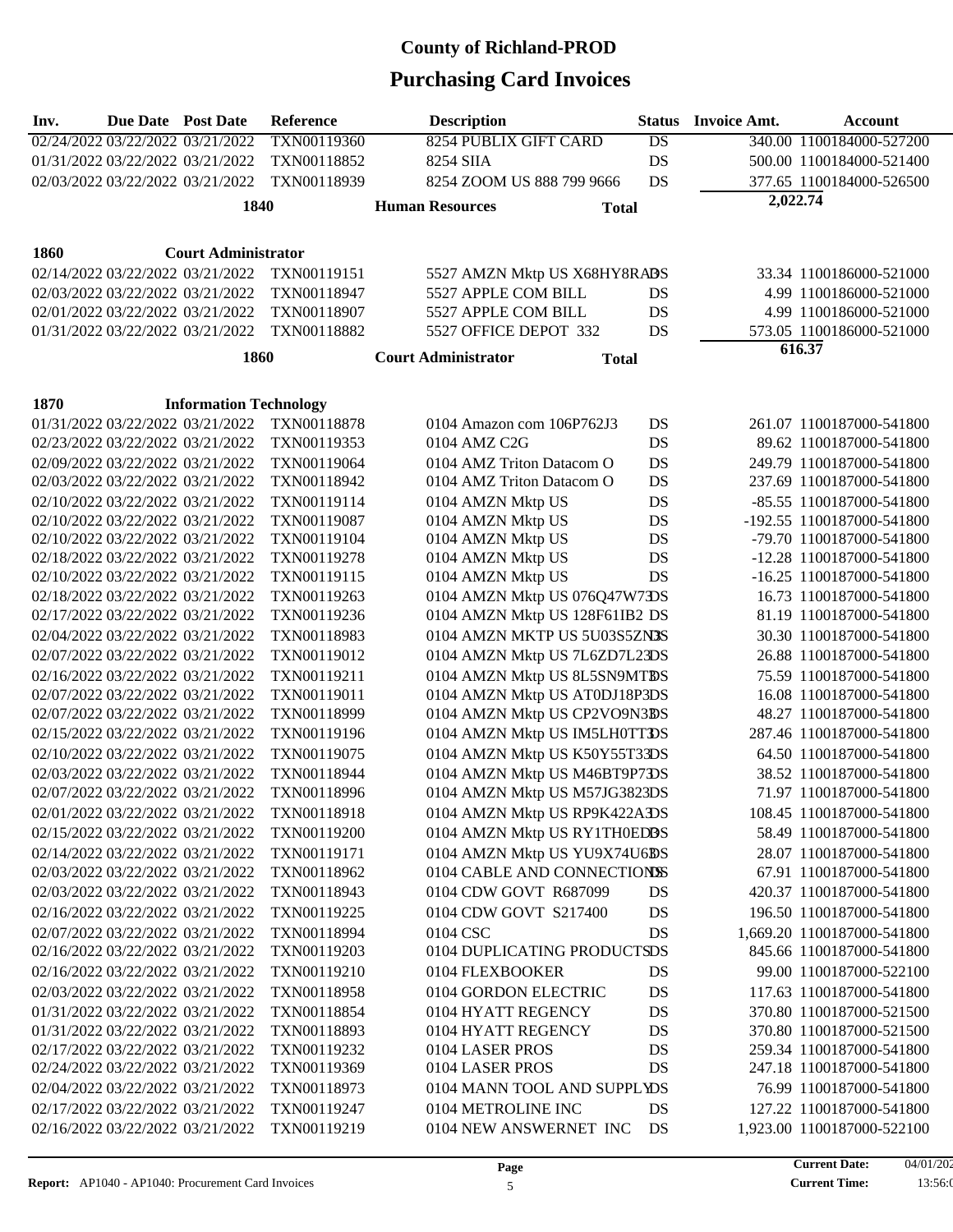| Inv. | Due Date Post Date               |                                                                      | Reference                                    | <b>Description</b>                                     | <b>Status</b> | <b>Invoice Amt.</b> | <b>Account</b>                                       |
|------|----------------------------------|----------------------------------------------------------------------|----------------------------------------------|--------------------------------------------------------|---------------|---------------------|------------------------------------------------------|
|      | 02/21/2022 03/22/2022 03/21/2022 |                                                                      | TXN00119329                                  | 0104 SOUTHERN COMPUTER                                 | DS            |                     | 503.35 1100187000-541800                             |
|      | 02/23/2022 03/22/2022 03/21/2022 |                                                                      | TXN00119343                                  | 0104 VERIATO INC                                       | <b>DS</b>     |                     | 100.00 1100187000-547100                             |
|      |                                  | 02/24/2022 03/22/2022 03/21/2022                                     | TXN00119381                                  | 0104 ZOOM US 888 799 9666                              | DS            |                     | 242.47 1100187000-522100                             |
|      | 02/21/2022 03/22/2022 03/21/2022 |                                                                      | TXN00119311                                  | 0104 ZOOM US 888 799 9666                              | DS            |                     | 161.89 1100187000-522100                             |
|      | 02/01/2022 03/22/2022 03/21/2022 |                                                                      | TXN00118906                                  | 4354 ATT BUS PHONE PMT                                 | DS            |                     | 128.40 1100187000-522100                             |
|      | 02/17/2022 03/22/2022 03/21/2022 |                                                                      | TXN00119237                                  | 4354 FRESHWORKS INC                                    | DS            |                     | 42.12 1100187000-522100                              |
|      | 02/21/2022 03/22/2022 03/21/2022 |                                                                      | TXN00119312                                  | 4354 MICROSOFT G008453746                              | DS            |                     | 15.00 1100187000-547100                              |
|      |                                  | 02/21/2022 03/22/2022 03/21/2022                                     | TXN00119322                                  | 4354 MSFT E0400HKSHG                                   | DS            |                     | 5.40 1100187000-547100                               |
|      |                                  | 02/09/2022 03/22/2022 03/21/2022                                     | TXN00119042                                  | 4354 ZOOM US 888 799 9666                              | DS            |                     | 161.89 1100187000-522100                             |
|      | 02/16/2022 03/22/2022 03/21/2022 |                                                                      | TXN00119222                                  | 9591 B H PHOTO 800 606 6969                            | DS            |                     | 1,353.99 1100187000-541800                           |
|      | 02/08/2022 03/22/2022 03/21/2022 |                                                                      | TXN00119027                                  | 9591 CBI IDM                                           | DS            |                     | 79.95 1100187000-547100                              |
|      |                                  | 02/21/2022 03/22/2022 03/21/2022                                     | TXN00119326                                  | 9591 LinkedIn 7342247723                               | DS            |                     | 151.19 1100187000-521400                             |
|      |                                  | 1870                                                                 |                                              | <b>Information Technology</b><br><b>Total</b>          |               | 11,141.59           |                                                      |
|      |                                  |                                                                      |                                              |                                                        |               |                     |                                                      |
| 1871 |                                  |                                                                      | <b>Geographic Information Systems</b>        |                                                        |               |                     |                                                      |
|      |                                  | 02/04/2022 03/22/2022 03/21/2022                                     | TXN00118982                                  | 4441 Amazon web services                               | DS            |                     | 12.65 1100187100-526500                              |
|      |                                  | 02/21/2022 03/22/2022 03/21/2022                                     | TXN00119307                                  | 4441 APPLE COM US                                      | DS            |                     | -63.72 1100187100-521000                             |
|      | 02/11/2022 03/22/2022 03/21/2022 |                                                                      | TXN00119124                                  | 4441 DROPBOX 43W59WT1LRSQDS                            |               |                     | 129.47 1100187100-526500                             |
|      | 02/02/2022 03/22/2022 03/21/2022 |                                                                      | TXN00118934                                  | 4441 LINODE                                            | DS            |                     | 200.00 1100187100-526500                             |
|      |                                  | 02/02/2022 03/22/2022 03/21/2022                                     | TXN00118923                                  | 4441 NACO                                              | DS            |                     | -520.00 1100187100-526400                            |
|      |                                  | 1871                                                                 |                                              | <b>Geographic Information Systems Total</b>            |               |                     | $-241.60$                                            |
|      |                                  |                                                                      |                                              |                                                        |               |                     |                                                      |
| 1880 |                                  | <b>Community Development</b>                                         |                                              |                                                        |               |                     |                                                      |
|      |                                  |                                                                      | 01/31/2022 03/22/2022 03/21/2022 TXN00118895 | 8681 HYATT REGENCY                                     | DS            |                     | 356.80 1250188000-521500                             |
|      |                                  |                                                                      |                                              |                                                        |               |                     | 356.80                                               |
|      |                                  | 1880                                                                 |                                              | <b>Community Development</b><br><b>Total</b>           |               |                     |                                                      |
|      |                                  |                                                                      |                                              |                                                        |               |                     |                                                      |
| 2010 |                                  | <b>Sheriff</b>                                                       |                                              |                                                        |               |                     |                                                      |
|      |                                  | 02/18/2022 03/22/2022 03/21/2022<br>02/22/2022 03/22/2022 03/21/2022 | TXN00119268<br>TXN00119333                   | 0179 Amazon com 1B0HX7971<br>0179 Amazon com 1B77J0RU0 | DS<br>DS      |                     | 529.19 1207201005-529500<br>349.86 1207201005-529500 |
|      | 02/25/2022 03/22/2022 03/21/2022 |                                                                      | TXN00119401                                  | 0179 AMAZON COM 1I6S24DY1DS                            |               |                     | 84.21 1207201005-529500                              |
|      |                                  | 02/25/2022 03/22/2022 03/21/2022                                     | TXN00119424                                  | 0179 Amazon com 1I8H09DW1                              | DS            |                     | 73.33 1207201005-529500                              |
|      |                                  | 02/07/2022 03/22/2022 03/21/2022                                     | TXN00119000                                  | 0179 AMAZON COM E57614F43 DS                           |               |                     | 126.33 1207201005-529500                             |
|      | 02/07/2022 03/22/2022 03/21/2022 |                                                                      | TXN00118995                                  | 0179 AMAZON COM HK3TA3MBOS                             |               |                     | 226.77 1207201005-529500                             |
|      | 02/21/2022 03/22/2022 03/21/2022 |                                                                      | TXN00119291                                  | 0179 AMZN Mktp US 1B0NI19F0DS                          |               |                     | 618.50 1207201005-529500                             |
|      | 02/22/2022 03/22/2022 03/21/2022 |                                                                      | TXN00119332                                  | 0179 AMZN Mktp US 1I32F2E71 DS                         |               |                     | 131.73 1207201005-529500                             |
|      | 02/21/2022 03/22/2022 03/21/2022 |                                                                      | TXN00119315                                  | 0179 AMZN Mktp US 1I4IE4EJ1 DS                         |               |                     | 51.25 1207201005-529500                              |
|      | 02/11/2022 03/22/2022 03/21/2022 |                                                                      | TXN00119141                                  | 0179 AMZN Mktp US 6T8WV9ZOBS                           |               |                     | 37.79 1207201005-529500                              |
|      | 02/18/2022 03/22/2022 03/21/2022 |                                                                      | TXN00119284                                  | 0179 AMZN Mktp US N964I6SW3DS                          |               |                     | 445.53 1207201005-529500                             |
|      | 02/07/2022 03/22/2022 03/21/2022 |                                                                      | TXN00119013                                  | 0179 AMZN Mktp US ZS8G69BMBS                           |               |                     | 38.64 1207201005-529500                              |
|      |                                  | 02/18/2022 03/22/2022 03/21/2022                                     | TXN00119286                                  | 0179 CELLEBRITE INC                                    | DS            |                     | 4,295.00 1207201005-529500                           |
|      |                                  | 02/21/2022 03/22/2022 03/21/2022                                     | TXN00119318                                  | 0179 HAMPTON INNS SUITES DS                            |               |                     | 440.90 1207201005-529500                             |
|      | 02/08/2022 03/22/2022 03/21/2022 |                                                                      | TXN00119032                                  | 0179 IDI                                               | DS            |                     | 108.00 1207201005-529500                             |
|      | 01/28/2022 03/22/2022 03/21/2022 |                                                                      | TXN00118828                                  | 0179 NORTHEAST TROPHIES AWS                            |               |                     | 34.51 1207201005-529500                              |
|      | 02/17/2022 03/22/2022 03/21/2022 |                                                                      | TXN00119233                                  | 0179 OFFICE DEPOT 1214                                 | DS            |                     | 108.84 1207201005-529500                             |
|      | 02/18/2022 03/22/2022 03/21/2022 |                                                                      | TXN00119269                                  | 0179 OFFICE DEPOT 1214                                 | DS            |                     | 14.60 1207201005-529500                              |
|      | 02/24/2022 03/22/2022 03/21/2022 |                                                                      | TXN00119373                                  | 0179 SC GANG INVESTIGATORDS                            |               |                     | 1,000.00 1207201005-529500                           |
|      | 02/25/2022 03/22/2022 03/21/2022 |                                                                      | TXN00119422                                  | 0179 SMITH RUBBER STAMPS DS                            |               |                     | 51.84 1207201005-529500                              |
|      | 01/31/2022 03/22/2022 03/21/2022 |                                                                      | TXN00118853                                  | 0179 THE HOME DEPOT 1110                               | DS            |                     | 16.48 1207201005-529500                              |
|      |                                  | 02/03/2022 03/22/2022 03/21/2022                                     | TXN00118966                                  | 0179 TLO TRANSUNION                                    | DS            |                     | 244.29 1207201005-529500                             |
|      |                                  |                                                                      |                                              |                                                        |               |                     |                                                      |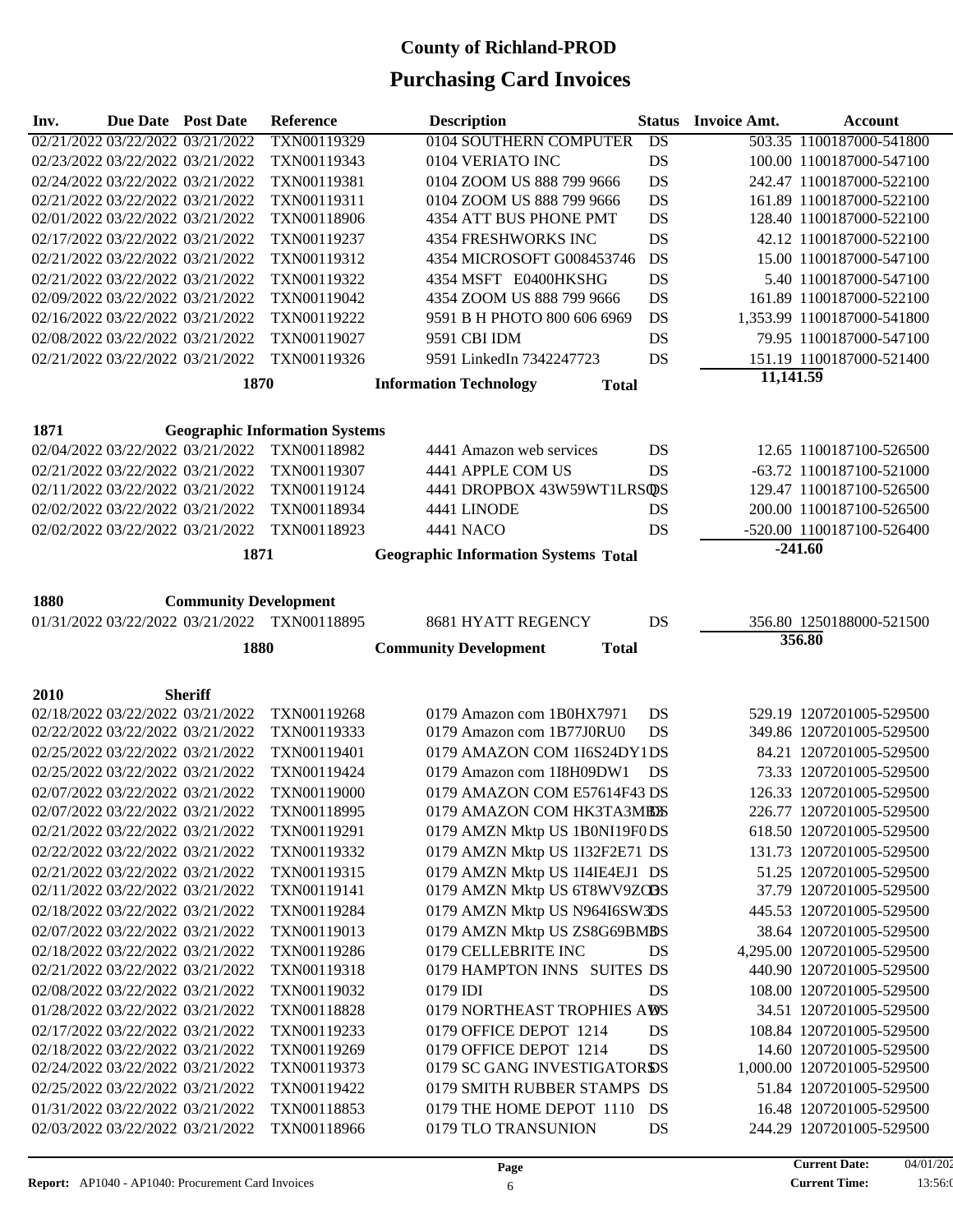| Inv. | <b>Due Date Post Date</b> |                                  | Reference   |                | <b>Description</b>             | <b>Status</b> | <b>Invoice Amt.</b> | <b>Account</b>             |
|------|---------------------------|----------------------------------|-------------|----------------|--------------------------------|---------------|---------------------|----------------------------|
|      |                           | 01/28/2022 03/22/2022 03/21/2022 | TXN00118839 |                | 0179 VWR INTERNATIONAL INDS    |               |                     | 2,154.58 1207201005-529500 |
|      |                           | 01/28/2022 03/22/2022 03/21/2022 | TXN00118811 |                | 0179 VWR INTERNATIONAL INDS    |               |                     | 115.53 1207201005-529500   |
|      |                           | 02/09/2022 03/22/2022 03/21/2022 | TXN00119065 |                | 0179 WM SUPERCENTER 2214 DS    |               |                     | 72.34 1207201005-529500    |
|      |                           | 01/31/2022 03/22/2022 03/21/2022 | TXN00118845 |                | 1613 ACE GLASS COLUMBIA DS     |               |                     | 718.51 1100201000-522800   |
|      |                           | 02/07/2022 03/22/2022 03/21/2022 | TXN00119002 |                | 1613 AEROTECH PUBLICATIONSS    |               |                     | 40.00 1100201000-522500    |
|      |                           | 02/23/2022 03/22/2022 03/21/2022 | TXN00119349 |                | 1613 AFTE                      | DS            |                     | 300.00 1100201000-523000   |
|      |                           | 02/07/2022 03/22/2022 03/21/2022 | TXN00119015 |                | 1613 AIRCRAFT SPRUCE AND DS    |               |                     | 261.30 1100201000-522500   |
|      |                           | 02/09/2022 03/22/2022 03/21/2022 | TXN00119039 |                | 1613 Amazon com 2D89J3LD3      | DS            |                     | 396.48 1100201000-521000   |
|      |                           | 02/09/2022 03/22/2022 03/21/2022 | TXN00119038 |                | 1613 AMAZON COM CM7MS29JBS     |               |                     | 67.34 1100201000-521000    |
|      |                           | 02/10/2022 03/22/2022 03/21/2022 | TXN00119110 |                | 1613 AMAZON COM OY9BE5I83DS    |               |                     | 33.64 1100201000-529500    |
|      |                           | 01/31/2022 03/22/2022 03/21/2022 | TXN00118875 |                | 1613 Amazon com RE53G8IS3      | DS            |                     | 44.60 1100201000-521000    |
|      |                           | 02/25/2022 03/22/2022 03/21/2022 | TXN00119406 |                | 1613 AMERICAN                  | DS            |                     | 499.70 1100201000-526400   |
|      |                           | 02/08/2022 03/22/2022 03/21/2022 | TXN00119021 |                | 1613 AMZN Mktp US 393JM0403 DS |               |                     | 44.18 1100201000-521000    |
|      |                           | 02/09/2022 03/22/2022 03/21/2022 | TXN00119058 |                | 1613 AMZN Mktp US HS11O2U2DS   |               |                     | 80.67 1100201000-529500    |
|      |                           | 01/31/2022 03/22/2022 03/21/2022 | TXN00118888 |                | 1613 AMZN Mktp US MP0D924BDS   |               |                     | 761.25 1100201000-524100   |
|      |                           | 02/10/2022 03/22/2022 03/21/2022 | TXN00119109 |                | 1613 AMZN Mktp US OT1FH2FLDS   |               |                     | 42.31 1100201000-529500    |
|      |                           | 02/14/2022 03/22/2022 03/21/2022 | TXN00119166 |                | 1613 AWG 2702                  | DS            |                     | 129.25 1100201000-523000   |
|      |                           | 02/03/2022 03/22/2022 03/21/2022 | TXN00118957 |                | 1613 BUDGET RENT A CAR         | DS            |                     | 211.25 1100201000-523900   |
|      |                           | 02/18/2022 03/22/2022 03/21/2022 | TXN00119253 |                | 1613 CAYMAN CHEMICAL CO DS     |               |                     | 311.04 1100201000-523000   |
|      |                           | 02/10/2022 03/22/2022 03/21/2022 | TXN00119089 |                | 1613 CAYMAN CHEMICAL CO DS     |               |                     | 130.68 1100201000-523000   |
|      |                           | 02/21/2022 03/22/2022 03/21/2022 | TXN00119319 |                | 1613 FEDEX 441946774           | DS            |                     | 22.74 1100201000-529500    |
|      |                           | 02/23/2022 03/22/2022 03/21/2022 | TXN00119340 |                | 1613 FEDEX 442182787           | DS            |                     | 39.59 1100201000-529500    |
|      |                           | 02/24/2022 03/22/2022 03/21/2022 | TXN00119364 |                | 1613 FEDEX 442331336           | DS            |                     | 17.79 1100201000-529500    |
|      |                           | 02/17/2022 03/22/2022 03/21/2022 | TXN00119241 |                | 1613 FEDEX 98249352            | DS            |                     | 76.55 1100201000-529500    |
|      |                           | 02/18/2022 03/22/2022 03/21/2022 | TXN00119277 |                | 1613 FIELDS AMMO               | DS            |                     | 3,150.00 1100201000-524100 |
|      |                           | 02/21/2022 03/22/2022 03/21/2022 | TXN00119309 |                | 1613 HILTON HOTELS             | DS            |                     | 195.55 1100201000-526400   |
|      |                           | 02/25/2022 03/22/2022 03/21/2022 | TXN00119414 |                | 1613 HILTON HOTELS             | DS            |                     | 195.55 1100201000-526400   |
|      |                           | 02/25/2022 03/22/2022 03/21/2022 | TXN00119393 |                | 1613 HILTON HOTELS             | DS            |                     | 195.55 1100201000-526400   |
|      |                           | 02/10/2022 03/22/2022 03/21/2022 | TXN00119095 |                | 1613 HOMEDEPOT COM             | DS            |                     | 8.94 1100201000-529500     |
|      |                           | 01/31/2022 03/22/2022 03/21/2022 | TXN00118901 |                | 1613 HOPEWELL FORT LEE INNDS   |               |                     | 139.36 1100201000-523900   |
|      |                           | 02/18/2022 03/22/2022 03/21/2022 | TXN00119256 |                | 1613 IACP                      | DS            |                     | 190.00 1100201000-526400   |
|      |                           | 02/18/2022 03/22/2022 03/21/2022 | TXN00119279 |                | 1613 IACP                      | DS            |                     | 190.00 1100201000-526400   |
|      |                           | 02/21/2022 03/22/2022 03/21/2022 | TXN00119299 |                | 1613 IACP                      | DS            |                     | 450.00 1100201000-526400   |
|      |                           | 02/25/2022 03/22/2022 03/21/2022 | TXN00119394 |                | 1613 IACP                      | DS            |                     | 900.00 1100201000-526400   |
|      |                           | 02/25/2022 03/22/2022 03/21/2022 | TXN00119426 |                | 1613 IN CLIC                   | DS            |                     | 50.00 1100201000-523000    |
|      |                           | 02/25/2022 03/22/2022 03/21/2022 | TXN00119410 |                | 1613 IN CLIC                   | DS            |                     | 50.00 1100201000-523000    |
|      |                           | 02/25/2022 03/22/2022 03/21/2022 | TXN00119404 |                | 1613 IN CLIC                   | DS            |                     | 50.00 1100201000-523000    |
|      |                           | 02/11/2022 03/22/2022 03/21/2022 | TXN00119143 |                | 1613 IN DATAWORKS PLUS LLDS    |               |                     | 450.00 1100201000-529500   |
|      |                           | 02/10/2022 03/22/2022 03/21/2022 | TXN00119100 |                | 1613 IN SHRED360               | DS            |                     | 349.00 1100201000-522600   |
|      |                           | 02/14/2022 03/22/2022 03/21/2022 | TXN00119147 |                | 1613 IN TIME MANAGEMENT DS     |               |                     | 115.56 1100201000-522600   |
|      |                           | 02/17/2022 03/22/2022 03/21/2022 | TXN00119230 |                | 1613 LEXISNEXIS EPIC           | DS            |                     | 729.64 1100201000-531600   |
|      |                           | 02/09/2022 03/22/2022 03/21/2022 | TXN00119053 |                | 1613 MARLOW WHITE              | DS            |                     | 101.53 1100201000-524100   |
|      |                           | 02/11/2022 03/22/2022 03/21/2022 | TXN00119132 |                | <b>1613 MICHAEL S CLEANERS</b> | DS            |                     | 30.49 1100201000-524900    |
|      |                           | 02/02/2022 03/22/2022 03/21/2022 | TXN00118920 |                | 1613 SIGMA ALDRICH US          | DS            |                     | 59.65 1100201000-523000    |
|      |                           | 02/18/2022 03/22/2022 03/21/2022 | TXN00119259 |                | 1613 SKYGEEK COM               | DS            |                     | 814.69 1100201000-522500   |
|      |                           | 02/10/2022 03/22/2022 03/21/2022 | TXN00119090 |                | 1613 THE HOME DEPOT 1110       | DS            |                     | 19.38 1100201000-529500    |
|      |                           | 02/17/2022 03/22/2022 03/21/2022 | TXN00119234 |                | 1613 ULINE SHIP SUPPLIES       | DS            |                     | 203.30 1100201000-529500   |
|      |                           | 02/08/2022 03/22/2022 03/21/2022 | TXN00119030 |                | 1613 VISTAPR VistaPrint com    | DS            |                     | 99.35 1100201000-529500    |
|      |                           | 02/03/2022 03/22/2022 03/21/2022 | TXN00118941 |                | 1613 WWW                       | DS            |                     | 106.37 1100201000-526400   |
|      |                           | 02/10/2022 03/22/2022 03/21/2022 | TXN00119077 |                | 1613 ZOOM US 888 799 9666      | DS            |                     | 16.19 1100201000-531600    |
|      |                           | 2010                             |             | <b>Sheriff</b> | <b>Total</b>                   |               | 24,459.01           |                            |
|      |                           |                                  |             |                |                                |               |                     |                            |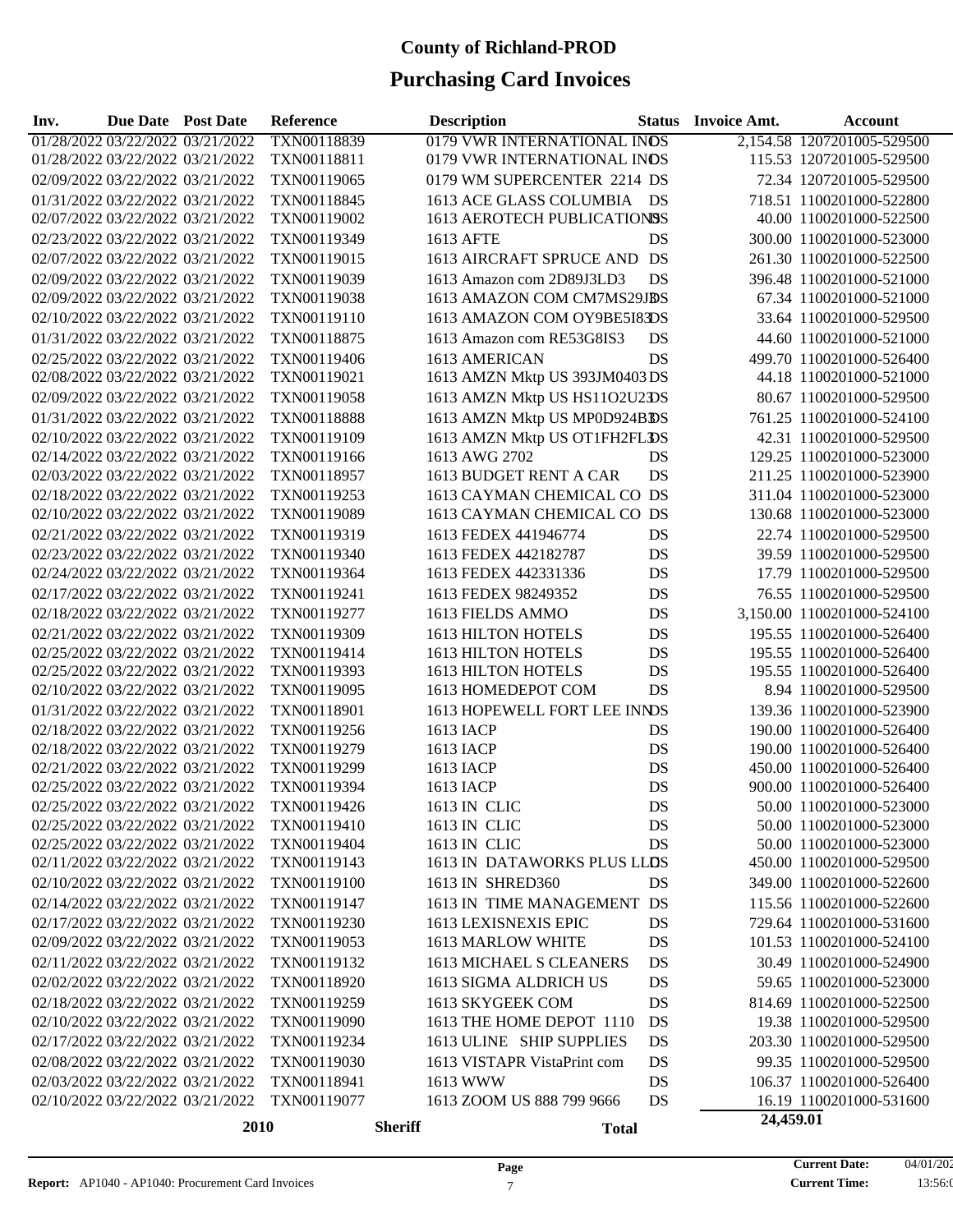## **Purchasing Card Invoices**

| Inv.                                         | Due Date Post Date | Reference                            | <b>Description</b>                      |    | <b>Status</b> Invoice Amt. | Account                    |  |  |  |
|----------------------------------------------|--------------------|--------------------------------------|-----------------------------------------|----|----------------------------|----------------------------|--|--|--|
| 2100<br><b>Detention Center</b>              |                    |                                      |                                         |    |                            |                            |  |  |  |
| 02/25/2022 03/22/2022 03/21/2022             |                    | TXN00119423                          | 4475 AMERICAN JAIL                      | DS |                            | 50.00 1100210000-521400    |  |  |  |
| 02/25/2022 03/22/2022 03/21/2022             |                    | TXN00119413                          | 4475 AMERICAN JAIL                      | DS |                            | 50.00 1100210000-521400    |  |  |  |
| 02/25/2022 03/22/2022 03/21/2022             |                    | TXN00119390                          | 4475 AMERICAN JAIL                      | DS |                            | 50.00 1100210000-521400    |  |  |  |
| 02/25/2022 03/22/2022 03/21/2022             |                    | TXN00119391                          | <b>4475 AMERICAN JAIL</b>               | DS |                            | 50.00 1100210000-521400    |  |  |  |
| 02/25/2022 03/22/2022 03/21/2022             |                    | TXN00119395                          | 4475 AMERICAN JAIL                      | DS |                            | 50.00 1100210000-521400    |  |  |  |
| 02/25/2022 03/22/2022 03/21/2022             |                    | TXN00119400                          | 4475 AMERICAN JAIL                      | DS |                            | 50.00 1100210000-521400    |  |  |  |
| 02/25/2022 03/22/2022 03/21/2022             |                    | TXN00119419                          | 4475 AMERICAN JAIL                      | DS |                            | 50.00 1100210000-521400    |  |  |  |
| 02/25/2022 03/22/2022 03/21/2022             |                    | TXN00119420                          | 4475 AMERICAN JAIL                      | DS |                            | 50.00 1100210000-521400    |  |  |  |
| 02/25/2022 03/22/2022 03/21/2022             |                    | TXN00119392                          | 4475 AMERICAN JAIL                      | DS |                            | 50.00 1100210000-521400    |  |  |  |
| 02/25/2022 03/22/2022 03/21/2022             |                    | TXN00119409                          | 4475 AMERICAN JAIL                      | DS |                            | 50.00 1100210000-521400    |  |  |  |
| 02/25/2022 03/22/2022 03/21/2022             |                    | TXN00119389                          | 4475 AMERICAN JAIL                      | DS |                            | 50.00 1100210000-521400    |  |  |  |
| 02/25/2022 03/22/2022 03/21/2022             |                    | TXN00119411                          | 4475 AMERICAN JAIL                      | DS |                            | 50.00 1100210000-521400    |  |  |  |
| 02/25/2022 03/22/2022 03/21/2022             |                    | TXN00119425                          | 4475 AMERICAN JAIL                      | DS |                            | 50.00 1100210000-521400    |  |  |  |
| 02/25/2022 03/22/2022 03/21/2022             |                    | TXN00119421                          | 4475 AMERICAN JAIL                      | DS |                            | 50.00 1100210000-521400    |  |  |  |
| 02/25/2022 03/22/2022 03/21/2022             |                    | TXN00119408                          | <b>4475 AMERICAN JAIL</b>               | DS |                            | 50.00 1100210000-521400    |  |  |  |
| 02/25/2022 03/22/2022 03/21/2022             |                    | TXN00119396                          | 4475 AMERICAN JAIL                      | DS |                            | 50.00 1100210000-521400    |  |  |  |
| 02/25/2022 03/22/2022 03/21/2022             |                    | TXN00119397                          | 4475 AMERICAN JAIL                      | DS |                            | 50.00 1100210000-521400    |  |  |  |
| 02/24/2022 03/22/2022 03/21/2022             |                    | TXN00119365                          | 4475 AMZN Mktp US 1I9LK7J40 DS          |    |                            | 106.70 1100210000-521000   |  |  |  |
| 02/03/2022 03/22/2022 03/21/2022             |                    | TXN00118938                          | 4475 FORMS AND SUPPLY                   | DS |                            | 311.04 1100210000-521000   |  |  |  |
| 01/28/2022 03/22/2022 03/21/2022             |                    | TXN00118820                          | 4475 GRAINGER                           | DS |                            | 87.84 1100210000-522800    |  |  |  |
| 01/28/2022 03/22/2022 03/21/2022             |                    | TXN00118841                          | 4475 GRAINGER                           | DS |                            | 1,054.16 1100210000-522800 |  |  |  |
| 01/28/2022 03/22/2022 03/21/2022             |                    | TXN00118818                          | 4475 GRAINGER                           | DS |                            | 614.92 1100210000-522800   |  |  |  |
| 01/28/2022 03/22/2022 03/21/2022             |                    | TXN00118832                          | 4475 GRAINGER                           | DS |                            | 1,015.20 1100210000-522800 |  |  |  |
| 02/11/2022 03/22/2022 03/21/2022             |                    | TXN00119120                          | 4475 KINGSTON RESORT OWNERS             |    |                            | 449.28 1100210000-526400   |  |  |  |
| 02/11/2022 03/22/2022 03/21/2022             |                    | TXN00119131                          | <b>4475 KINGSTON RESORT OWNERS</b>      |    |                            | 449.28 1100210000-526400   |  |  |  |
| 02/09/2022 03/22/2022 03/21/2022             |                    | TXN00119036                          | 4475 LOWES 01064                        | DS |                            | 4.06 1100210000-522800     |  |  |  |
| 02/03/2022 03/22/2022 03/21/2022             |                    | TXN00118954                          | 4475 OFFICE DEPOT 1214                  | DS |                            | 323.99 1100210000-529500   |  |  |  |
| 01/31/2022 03/22/2022 03/21/2022             |                    | TXN00118885                          | 4475 OFFICE DEPOT 1214                  | DS |                            | 700.89 1100210000-529500   |  |  |  |
| 02/14/2022 03/22/2022 03/21/2022             |                    | TXN00119149                          | 4475 OFFICE DEPOT 1214                  | DS |                            | 215.99 1100210000-529500   |  |  |  |
| 02/02/2022 03/22/2022 03/21/2022             |                    | TXN00118927                          | <b>4475 SC GANG INVESTIGATORDS</b>      |    |                            | 500.00 1100210000-526400   |  |  |  |
| 02/09/2022 03/22/2022 03/21/2022             |                    | TXN00119051                          | 4475 SC OFFICE ELEV AMUSE DS            |    |                            | 50.00 1100210000-521800    |  |  |  |
| 02/11/2022 03/22/2022 03/21/2022             |                    | TXN00119133                          | 4475 SQ GODFREY WILSON                  | DS |                            | 800.00 1100210000-526500   |  |  |  |
| 02/10/2022 03/22/2022 03/21/2022             |                    | TXN00119082                          | 4475 STAPLS0197846590000001 DS          |    |                            | 410.38 1100210000-529500   |  |  |  |
| 02/14/2022 03/22/2022 03/21/2022             |                    | TXN00119144                          | 4475 STAPLS0197935067000001 DS          |    |                            | 811.94 1100210000-529500   |  |  |  |
| 02/03/2022 03/22/2022 03/21/2022             |                    | TXN00118940                          | 4475 WAL MART 1286                      | DS |                            | 39.98 1100210000-521000    |  |  |  |
| 02/10/2022 03/22/2022 03/21/2022             |                    | TXN00119105                          | 4475 WB GUIMARIN AND                    | DS |                            | 2,232.01 1100210000-522800 |  |  |  |
| 02/21/2022 03/22/2022 03/21/2022             |                    | TXN00119298                          | 5773 1140 PERRY MANN                    | DS |                            | 610.83 1100210000-522800   |  |  |  |
| 02/21/2022 03/22/2022 03/21/2022             |                    | TXN00119316                          | 5773 1140 PERRY MANN                    | DS |                            | 644.17 1100210000-522800   |  |  |  |
| 02/21/2022 03/22/2022 03/21/2022             |                    | TXN00119296                          | 5773 AMZN MKTP US 1B4R9928DS            |    |                            | 34.77 1100210000-524400    |  |  |  |
| 02/18/2022 03/22/2022 03/21/2022             |                    | TXN00119257                          | 5773 CDW GOVT S328791                   | DS |                            | 845.83 1100210000-529600   |  |  |  |
| 02/24/2022 03/22/2022 03/21/2022             |                    | TXN00119385                          | 5773 HOMEDEPOT COM                      | DS |                            | 99.22 1100210000-524400    |  |  |  |
| 02/24/2022 03/22/2022 03/21/2022             |                    | TXN00119375                          | 5773 LOWES 00907                        | DS |                            | 91.78 1100210000-524400    |  |  |  |
| 02/21/2022 03/22/2022 03/21/2022             |                    | TXN00119304                          | 5773 LOWES 01064                        | DS |                            | 22.94 1100210000-522800    |  |  |  |
| 02/24/2022 03/22/2022 03/21/2022             |                    | TXN00119359                          | 5773 THE HOME DEPOT 1110                | DS |                            | 182.52 1100210000-522800   |  |  |  |
|                                              |                    |                                      |                                         |    | 13,559.72                  |                            |  |  |  |
|                                              | 2100               |                                      | <b>Detention Center</b><br><b>Total</b> |    |                            |                            |  |  |  |
| 2200                                         |                    | <b>Emergency Services Department</b> |                                         |    |                            |                            |  |  |  |
| 02/09/2022 03/22/2022 03/21/2022             |                    | TXN00119054                          | 1481 AUTOZONE 3830                      | DS |                            | 47.58 1206220000-522801    |  |  |  |
| 02/18/2022 03/22/2022 03/21/2022 TXN00119270 |                    |                                      | 1481 BEARING DIST COLUMBIADS            |    |                            | 106.43 1206220000-522801   |  |  |  |

01/31/2022 03/22/2022 03/21/2022 TXN00118892 1481 HORSE GARDEN ACE HARS 44.61 1206220000-522801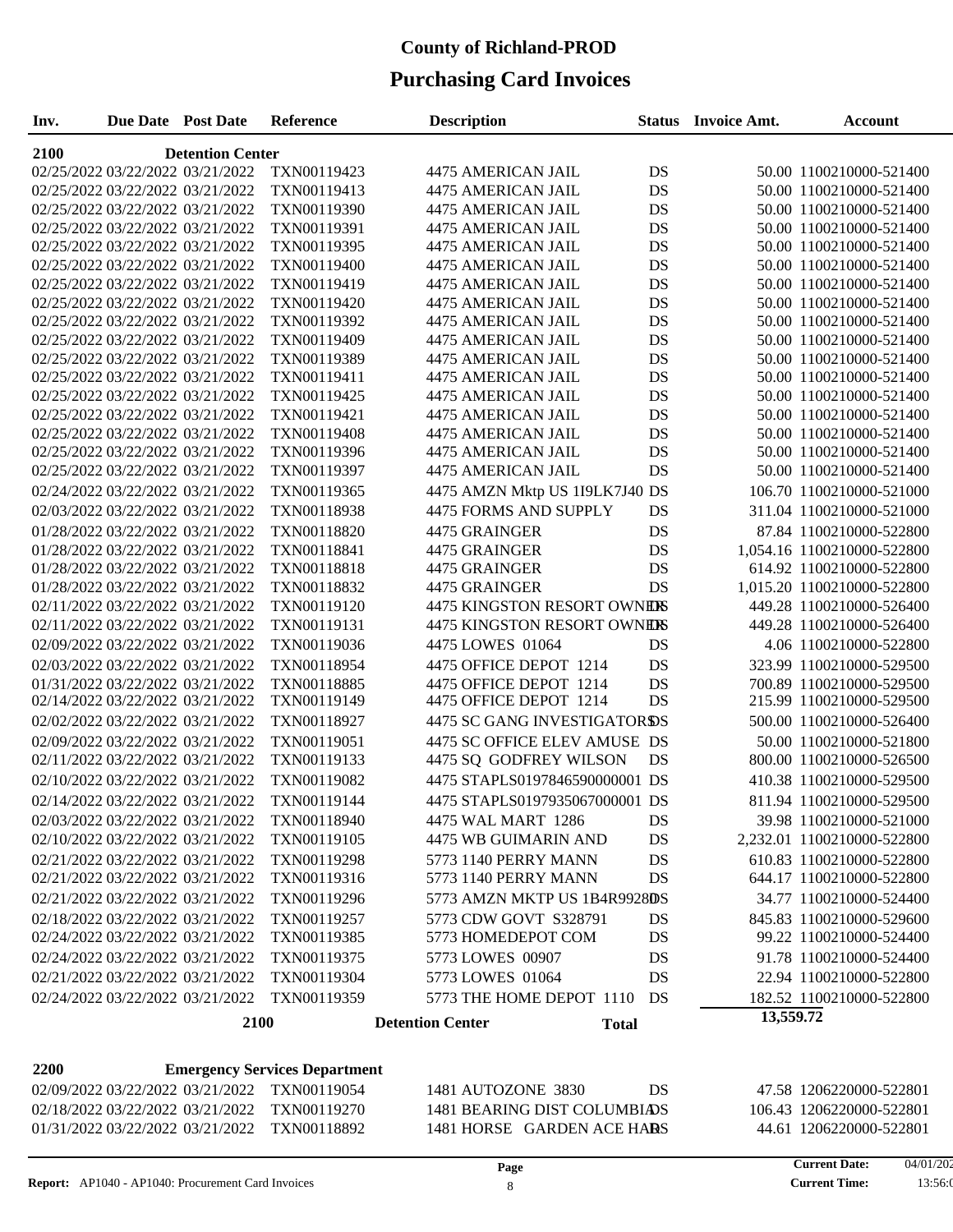| Inv. | <b>Due Date</b> Post Date        |                                  | Reference   |                 | <b>Description</b>                         | <b>Status</b>   | <b>Invoice Amt.</b> | <b>Account</b>             |
|------|----------------------------------|----------------------------------|-------------|-----------------|--------------------------------------------|-----------------|---------------------|----------------------------|
|      |                                  | 02/08/2022 03/22/2022 03/21/2022 | TXN00119031 |                 | 1481 LOWES 00433                           | $\overline{DS}$ |                     | 63.47 1206220000-522801    |
|      |                                  | 02/04/2022 03/22/2022 03/21/2022 | TXN00118984 |                 | 1481 LOWES 00433                           | DS              |                     | 98.25 1206220000-522801    |
|      | 02/07/2022 03/22/2022 03/21/2022 |                                  | TXN00119009 |                 | 1481 LOWES 01064                           | DS              |                     | 67.56 1206220000-522801    |
|      |                                  | 01/28/2022 03/22/2022 03/21/2022 | TXN00118824 |                 | 1481 LOWES 01064                           | DS              |                     | 136.04 1206220000-522801   |
|      |                                  | 02/04/2022 03/22/2022 03/21/2022 | TXN00118978 |                 | 1481 LOWES 03026                           | DS              |                     | 86.38 1206220000-522801    |
|      |                                  | 02/07/2022 03/22/2022 03/21/2022 | TXN00118992 |                 | 1481 LOWES 03026                           | DS              |                     | 72.76 1206220000-522801    |
|      |                                  | 02/22/2022 03/22/2022 03/21/2022 | TXN00119331 |                 | 1481 LOWES 03026                           | DS              |                     | 16.70 1206220000-522801    |
|      |                                  | 01/31/2022 03/22/2022 03/21/2022 | TXN00118851 |                 | 1481 THE HOME DEPOT 1110                   | DS              |                     | 38.06 1206220000-522801    |
|      |                                  | 01/31/2022 03/22/2022 03/21/2022 | TXN00118864 |                 | 3755 AMAZON COM 0G2A56ANDS                 |                 |                     | 397.32 1206220000-523100   |
|      |                                  | 01/31/2022 03/22/2022 03/21/2022 | TXN00118871 |                 | 3755 CDW GOVT R455047                      | DS              |                     | 247.36 1206220000-521000   |
|      |                                  | 01/31/2022 03/22/2022 03/21/2022 | TXN00118881 |                 | 3755 CDW GOVT R470362                      | DS              |                     | 392.95 1206220000-521000   |
|      |                                  | 02/21/2022 03/22/2022 03/21/2022 | TXN00119321 |                 | 3755 GIH                                   | DS              |                     | 1,026.96 1206220000-521600 |
|      |                                  | 02/14/2022 03/22/2022 03/21/2022 | TXN00119161 |                 | 3755 LOWES 00907                           | DS              |                     | 61.52 1100220000-521900    |
|      |                                  | 02/14/2022 03/22/2022 03/21/2022 | TXN00119182 |                 | 3755 LOWES 00907                           | DS              |                     | 246.06 1100220000-521900   |
|      | 01/28/2022 03/22/2022 03/21/2022 |                                  | TXN00118835 |                 | 3755 OFFICE DEPOT 1214                     | DS              |                     | 421.09 1100220000-523700   |
|      | 02/11/2022 03/22/2022 03/21/2022 |                                  | TXN00119122 |                 | 3755 OFFICE DEPOT 1214                     | DS              |                     | 126.10 1206220000-521000   |
|      | 02/14/2022 03/22/2022 03/21/2022 |                                  | TXN00119145 |                 | 3755 OFFICE DEPOT 1214                     | DS              |                     | 82.75 1206220000-521000    |
|      | 02/04/2022 03/22/2022 03/21/2022 |                                  | TXN00118975 |                 | 3755 OFFICE DEPOT 1214                     | DS              |                     | 269.99 1206220000-521000   |
|      | 02/18/2022 03/22/2022 03/21/2022 |                                  | TXN00119285 |                 | 3755 SIAOAI                                | DS              |                     | 100.00 1206220000-526400   |
|      |                                  | 02/04/2022 03/22/2022 03/21/2022 | TXN00118980 |                 | 4768 JOHNSTONE SUPPLY 394 DS               |                 |                     | 4.90 1206220000-522801     |
|      |                                  | 02/02/2022 03/22/2022 03/21/2022 | TXN00118921 |                 | <b>4768 LENNOX INDUSTRIES</b>              | DS              |                     | 1,087.56 1206220000-522801 |
|      |                                  | 2200                             |             |                 |                                            |                 | 5,242.40            |                            |
|      |                                  |                                  |             |                 | <b>Emergency Services Department Total</b> |                 |                     |                            |
|      |                                  |                                  |             |                 |                                            |                 |                     |                            |
| 2210 |                                  | <b>EMS</b>                       |             |                 |                                            |                 |                     |                            |
|      |                                  | 02/18/2022 03/22/2022 03/21/2022 | TXN00119271 |                 | 3755 GRAINGER                              | DS              |                     | 701.13 1100221000-524400   |
|      |                                  | 02/21/2022 03/22/2022 03/21/2022 | TXN00119301 |                 | 3755 HOMEDEPOT COM                         | DS              |                     | 28.05 1100221000-524400    |
|      |                                  | 02/21/2022 03/22/2022 03/21/2022 | TXN00119305 |                 | 3755 HOMEDEPOT COM                         | DS              |                     | 11.85 1100221000-524400    |
|      |                                  | 02/14/2022 03/22/2022 03/21/2022 | TXN00119183 |                 | 3755 OFFICE DEPOT 1214                     | DS              |                     | 492.79 1100221000-521000   |
|      |                                  | 02/14/2022 03/22/2022 03/21/2022 | TXN00119158 |                 | 3755 OFFICE DEPOT 1214                     | DS              |                     | 178.33 1100221000-521000   |
|      |                                  | 02/14/2022 03/22/2022 03/21/2022 | TXN00119164 |                 | 3755 OFFICE DEPOT 1214                     | DS              |                     | 96.00 1100221000-521000    |
|      |                                  | 02/21/2022 03/22/2022 03/21/2022 | TXN00119325 |                 | 3755 THE HOME DEPOT 1110                   | <b>DS</b>       |                     | 14.01 1100221000-524400    |
|      |                                  | 02/10/2022 03/22/2022 03/21/2022 | TXN00119102 |                 | 3755 VENDING                               | <b>DS</b>       |                     | 1,431.69 1100221000-522700 |
|      |                                  | 2210                             |             | <b>EMS</b>      | <b>Total</b>                               |                 | 2,953.85            |                            |
|      |                                  |                                  |             |                 |                                            |                 |                     |                            |
| 2300 |                                  | <b>Planning</b>                  |             |                 |                                            |                 |                     |                            |
|      |                                  | 02/09/2022 03/22/2022 03/21/2022 | TXN00119047 |                 | 7832 BESTBUYCOM806590524473S               |                 |                     | 32.09 1100230000-521000    |
|      |                                  | 01/31/2022 03/22/2022 03/21/2022 | TXN00118848 |                 | 7832 HYATT REGENCY                         | DS              |                     | 370.80 1100230000-526400   |
|      |                                  | 2300                             |             | <b>Planning</b> | <b>Total</b>                               |                 |                     | 402.89                     |
|      |                                  |                                  |             |                 |                                            |                 |                     |                            |
| 2320 |                                  | <b>Building Inspections</b>      |             |                 |                                            |                 |                     |                            |
|      |                                  | 02/04/2022 03/22/2022 03/21/2022 | TXN00118987 |                 | 0027 ENGLAND TRAINING LLCDS                |                 |                     | 495.00 1100232000-526400   |
|      |                                  | 02/09/2022 03/22/2022 03/21/2022 | TXN00119043 |                 | 0027 INT L CODE COUNCIL INCDS              |                 |                     | 126.00 1100232000-521400   |
|      |                                  | 02/04/2022 03/22/2022 03/21/2022 | TXN00118974 |                 | 0027 INT L CODE COUNCIL INCDS              |                 |                     | 897.45 1100232000-521200   |
|      |                                  | 02/10/2022 03/22/2022 03/21/2022 | TXN00119074 |                 | 0027 OPC COL SERVICE FEE                   | DS              |                     | 6.13 1100232000-526400     |
|      |                                  | 02/10/2022 03/22/2022 03/21/2022 | TXN00119113 |                 | 0027 OPC COL SERVICE FEE                   | DS              |                     | 6.13 1100232000-526400     |
|      | 02/10/2022 03/22/2022 03/21/2022 |                                  | TXN00119099 |                 | 0027 OPC Midlands Tech                     | DS              |                     | 245.00 1100232000-526400   |
|      | 02/10/2022 03/22/2022 03/21/2022 |                                  | TXN00119084 |                 | 0027 OPC Midlands Tech T F                 | DS              |                     | 245.00 1100232000-526400   |
|      |                                  | 02/01/2022 03/22/2022 03/21/2022 | TXN00118913 |                 | 0027 SMITH RUBBER STAMPS DS                |                 |                     | 9.94 1100232000-521000     |
|      |                                  | 02/16/2022 03/22/2022 03/21/2022 | TXN00119227 |                 | 0027 SMITH RUBBER STAMPS DS                |                 |                     | 19.39 1100232000-521000    |
|      |                                  |                                  |             |                 |                                            |                 |                     |                            |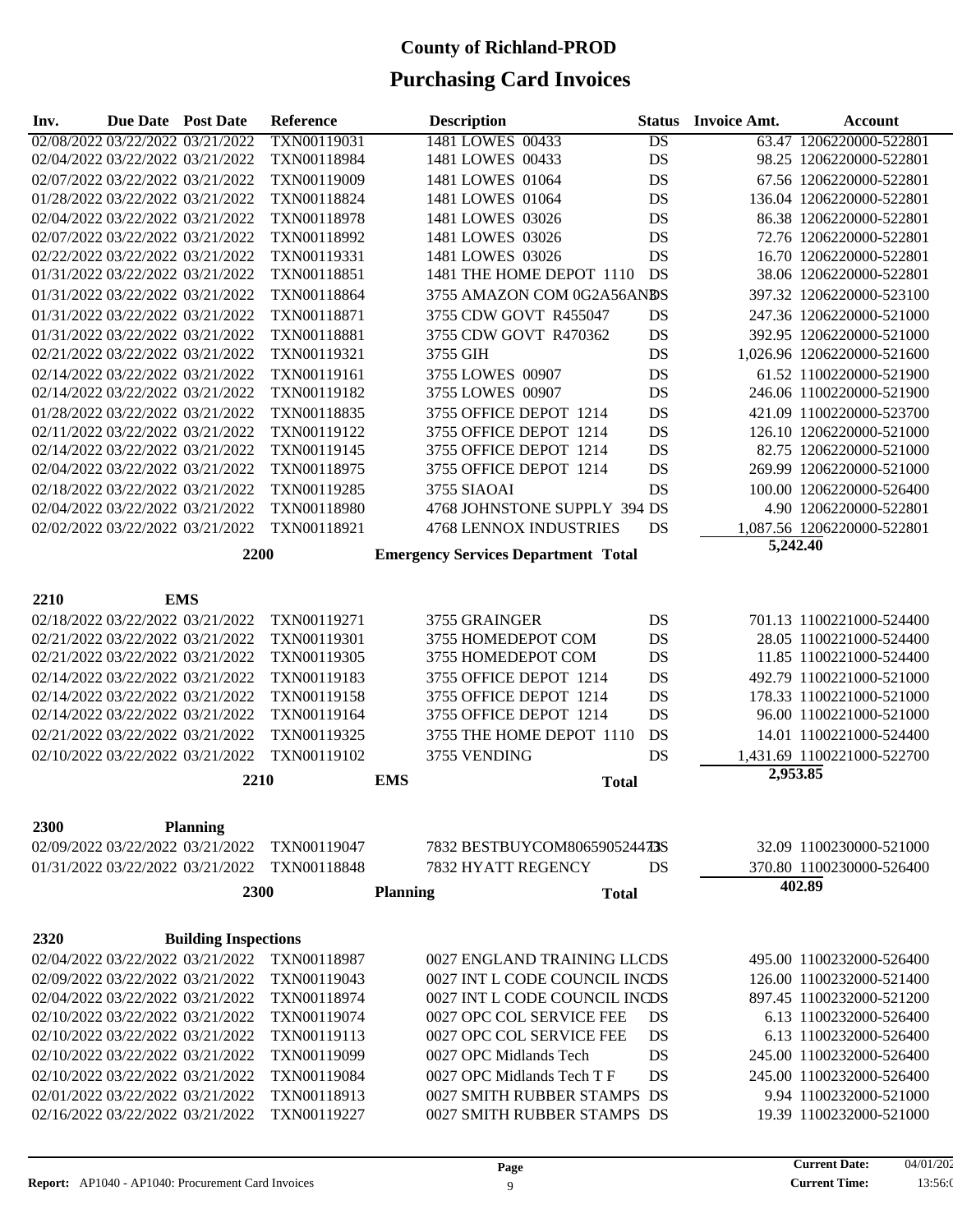# **Purchasing Card Invoices County of Richland-PROD**

| Inv.                                                                 | Due Date Post Date           | Reference                          | <b>Description</b>                                        |              | <b>Status</b> Invoice Amt. | <b>Account</b>                                           |
|----------------------------------------------------------------------|------------------------------|------------------------------------|-----------------------------------------------------------|--------------|----------------------------|----------------------------------------------------------|
|                                                                      | 2320                         |                                    | <b>Building Inspections</b>                               | <b>Total</b> | 2,050.04                   |                                                          |
|                                                                      |                              |                                    |                                                           |              |                            |                                                          |
|                                                                      |                              |                                    |                                                           |              |                            |                                                          |
| 2400<br>02/09/2022 03/22/2022 03/21/2022                             | Coroner                      | TXN00119059                        | <b>6674 DHEC RICHLAND VR</b>                              | DS           |                            | 541.00 1100240000-527200                                 |
| 02/24/2022 03/22/2022 03/21/2022                                     |                              |                                    | <b>6674 DTV DIRECTV SERVICE</b>                           | DS           |                            | 230.01 1100240000-522600                                 |
| 02/10/2022 03/22/2022 03/21/2022                                     |                              | TXN00119386<br>TXN00119067         | <b>6674 LEXISNEXIS EPIC</b>                               | DS           |                            | 162.00 1100240000-522600                                 |
|                                                                      |                              |                                    |                                                           |              |                            | 125.00 1100240000-527200                                 |
| 02/16/2022 03/22/2022 03/21/2022<br>02/01/2022 03/22/2022 03/21/2022 |                              | TXN00119204<br>TXN00118905         | 6674 POP A LOCK<br>6674 SQ J HALEEM                       | DS<br>DS     |                            | 582.50 1100240000-527200                                 |
| 02/15/2022 03/22/2022 03/21/2022                                     |                              | TXN00119199                        | 6674 WAVE TRENMEDIA                                       | DS           |                            | 1,200.00 1100240000-527200                               |
| 02/18/2022 03/22/2022 03/21/2022                                     |                              | TXN00119261                        | 6770 PIEDMONT ANIMAL                                      | DS           |                            | 145.50 1100240000-526800                                 |
|                                                                      |                              |                                    |                                                           |              |                            |                                                          |
| 02/21/2022 03/22/2022 03/21/2022<br>02/18/2022 03/22/2022 03/21/2022 |                              | TXN00119313<br>TXN00119281         | 6770 SQ CAMBELLS CLEANINOS<br>6770 SQ CAMBELLS CLEANINGDS |              |                            | 1,500.00 1100240000-527200<br>1,500.00 1100240000-527200 |
| 02/25/2022 03/22/2022 03/21/2022                                     |                              | TXN00119427                        | 6770 SQ TERRACOTTA                                        | DS           |                            | 200.00 1100240000-527200                                 |
| 01/31/2022 03/22/2022 03/21/2022                                     |                              | TXN00118844                        | 6770 WAVE TRENMEDIA                                       | DS           |                            | 1,200.00 1100240000-527200                               |
|                                                                      |                              |                                    |                                                           |              | 7,386.01                   |                                                          |
|                                                                      | 2400                         |                                    | Coroner                                                   | <b>Total</b> |                            |                                                          |
|                                                                      |                              |                                    |                                                           |              |                            |                                                          |
| 3000                                                                 |                              | <b>Public Works Administration</b> |                                                           |              |                            |                                                          |
| 02/25/2022 03/22/2022 03/21/2022                                     |                              | TXN00119418                        | 3818 AMERICAN PUBLIC WORKSS                               |              |                            | 26.50 1100300000-521000                                  |
| 02/15/2022 03/22/2022 03/21/2022                                     |                              | TXN00119194                        | 3818 LESESNE INDUSTRIES                                   | DS           |                            | 44.80 1100300000-524100                                  |
| 01/31/2022 03/22/2022 03/21/2022                                     |                              | TXN00118899                        | 3818 OFFICE DEPOT 2349                                    | DS           |                            | 16.61 1100300000-521000                                  |
| 02/17/2022 03/22/2022 03/21/2022                                     |                              | TXN00119239                        | 4141 STAPLES<br>00103911                                  | DS           |                            | 331.51 1100300000-521000                                 |
| 02/21/2022 03/22/2022 03/21/2022                                     |                              | TXN00119292                        | 5759 AMZN Mktp US 1I6PO7EB1DS                             |              |                            | 114.27 1100300000-521000                                 |
|                                                                      | 3000                         |                                    | <b>Public Works Administration</b>                        | <b>Total</b> |                            | 533.69                                                   |
|                                                                      |                              |                                    |                                                           |              |                            |                                                          |
|                                                                      |                              |                                    |                                                           |              |                            |                                                          |
| 3005                                                                 | <b>Engineering Division</b>  |                                    |                                                           |              |                            |                                                          |
| 02/03/2022 03/22/2022 03/21/2022                                     |                              | TXN00118959                        | <b>1638 LAWMENS DISTRIBUTIONDS</b>                        |              |                            | 244.05 1100300500-524100                                 |
| 02/03/2022 03/22/2022 03/21/2022                                     |                              | TXN00118956                        | 1638 REVENUE FISCAL                                       | DS           |                            | 615.00 1100300500-521400<br>859.05                       |
|                                                                      | 3005                         |                                    | <b>Engineering Division</b>                               | <b>Total</b> |                            |                                                          |
|                                                                      |                              |                                    |                                                           |              |                            |                                                          |
| 3020                                                                 | <b>Road Maintenance</b>      |                                    |                                                           |              |                            |                                                          |
| 02/11/2022 03/22/2022 03/21/2022                                     |                              | TXN00119137                        | 0076 ACADEMY SPORTS 103                                   | DS           |                            | 131.74 1216302000-524100                                 |
| 02/23/2022 03/22/2022 03/21/2022                                     |                              | TXN00119355                        | 0076 ACADEMY SPORTS 103                                   | DS           |                            | 86.39 1216302000-524100                                  |
| 02/02/2022 03/22/2022 03/21/2022                                     |                              | TXN00118937                        | 0076 BLYTHEWOOD FEED ANDDS                                |              |                            | 37.98 1216302000-523500                                  |
| 02/01/2022 03/22/2022 03/21/2022                                     |                              | TXN00118904                        | 0076 NSCS COLUMBIA                                        | DS           |                            | 882.66 1216302000-523300                                 |
| 02/07/2022 03/22/2022 03/21/2022                                     |                              | TXN00119017                        | 0076 USF SC                                               | DS           |                            | 375.45 1216302000-523300                                 |
| 02/14/2022 03/22/2022 03/21/2022                                     |                              | TXN00119169                        | 0076 USF SC                                               | DS           |                            | 199.39 1216302000-523300                                 |
| 02/14/2022 03/22/2022 03/21/2022                                     |                              | TXN00119187                        | 3818 CHEMTEK INC                                          | DS           |                            | 1,498.50 1216302000-523500                               |
| 02/15/2022 03/22/2022 03/21/2022                                     |                              | TXN00119194                        | 3818 LESESNE INDUSTRIES                                   | <b>DS</b>    |                            | 437.40 1216302000-524900                                 |
|                                                                      | 3020                         |                                    | <b>Road Maintenance</b>                                   | <b>Total</b> | 3,649.51                   |                                                          |
|                                                                      |                              |                                    |                                                           |              |                            |                                                          |
|                                                                      |                              |                                    |                                                           |              |                            |                                                          |
| 3022                                                                 | <b>Stormwater Management</b> |                                    |                                                           |              |                            |                                                          |
| 01/31/2022 03/22/2022 03/21/2022                                     |                              | TXN00118873                        | 0814 HYATT REGENCY                                        | DS           |                            | 370.80 1208302200-526400                                 |
| 02/14/2022 03/22/2022 03/21/2022<br>02/24/2022 03/22/2022 03/21/2022 |                              | TXN00119167<br>TXN00119379         | 3818 CAROLINA CAFE<br>3818 CU CEPSCI CSPR ENV CERDS       | DS           |                            | 300.85 1208302200-524200<br>395.00 1208302200-526400     |
| 02/18/2022 03/22/2022 03/21/2022                                     |                              | TXN00119251                        | 3818 ENDEAVOR BUSINESS                                    | DS           |                            | 270.00 1208302200-526400                                 |
| 02/18/2022 03/22/2022 03/21/2022                                     |                              | TXN00119252                        | <b>3818 ENDEAVOR BUSINESS</b>                             | DS           |                            | 270.00 1208302200-526400                                 |
| 02/18/2022 03/22/2022 03/21/2022                                     |                              | TXN00119273                        | <b>3818 ENDEAVOR BUSINESS</b>                             | DS           |                            | 270.00 1208302200-526400                                 |
| 02/18/2022 03/22/2022 03/21/2022                                     |                              | TXN00119275                        | <b>3818 ENDEAVOR BUSINESS</b>                             | DS           |                            | 270.00 1208302200-526400                                 |
|                                                                      |                              |                                    |                                                           |              |                            |                                                          |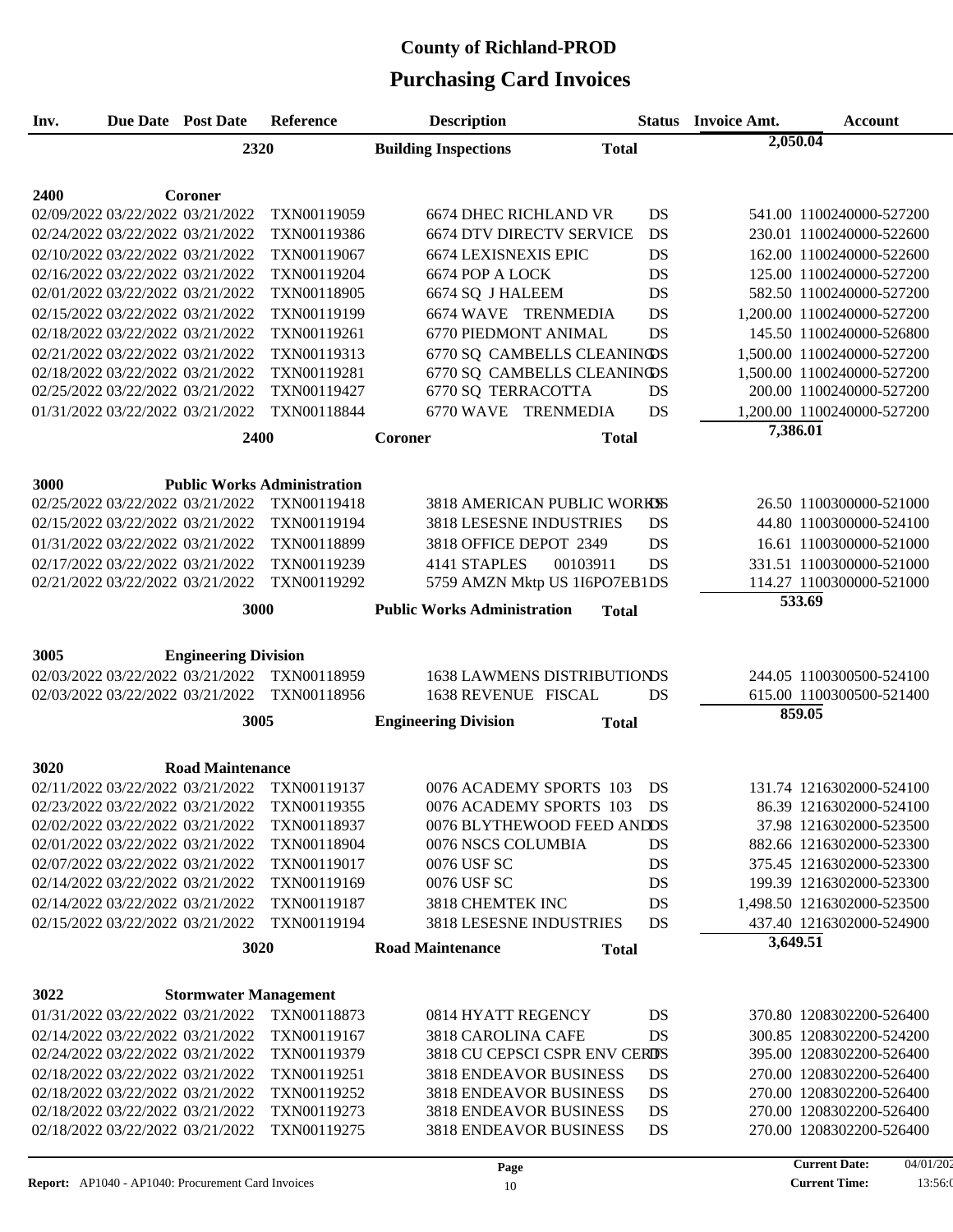| Inv. | <b>Due Date</b> Post Date        |                                                                      | <b>Reference</b>                             | <b>Description</b>                  |              | <b>Status</b> | <b>Invoice Amt.</b> | Account                                              |
|------|----------------------------------|----------------------------------------------------------------------|----------------------------------------------|-------------------------------------|--------------|---------------|---------------------|------------------------------------------------------|
|      | 02/17/2022 03/22/2022 03/21/2022 |                                                                      | TXN00119235                                  | 3818 ENVIRONMENTAL                  |              | DS            |                     | 75.00 1208302200-526400                              |
|      | 02/23/2022 03/22/2022 03/21/2022 |                                                                      | TXN00119354                                  | 3818 NORTHEAST TROPHIES AWS         |              |               |                     | 217.08 1208302200-526400                             |
|      |                                  | 02/02/2022 03/22/2022 03/21/2022                                     | TXN00118933                                  | 3818 NORTHEAST TROPHIES AWS         |              |               |                     | 174.96 1208302200-521000                             |
|      |                                  | 02/03/2022 03/22/2022 03/21/2022                                     | TXN00118964                                  | <b>4141 NORTHEAST TROPHIES AWS</b>  |              |               |                     | 75.60 1208302200-526600                              |
|      |                                  | 3022                                                                 |                                              | <b>Stormwater Management</b>        | <b>Total</b> |               | 2,689.29            |                                                      |
|      |                                  |                                                                      |                                              |                                     |              |               |                     |                                                      |
| 3061 |                                  | <b>New Development</b>                                               |                                              |                                     |              |               |                     |                                                      |
|      |                                  |                                                                      | 01/31/2022 03/22/2022 03/21/2022 TXN00118896 | 7832 APPLE COM BILL                 |              | DS            |                     | 9.99 1208306100-547100                               |
|      |                                  |                                                                      |                                              |                                     |              |               |                     | 9.99                                                 |
|      |                                  | 3061                                                                 |                                              | <b>New Development</b>              | <b>Total</b> |               |                     |                                                      |
|      |                                  |                                                                      |                                              |                                     |              |               |                     |                                                      |
| 3062 | 02/02/2022 03/22/2022 03/21/2022 | <b>Animal Care</b>                                                   | TXN00118935                                  | 1758 CHEWY COM                      |              | DS            |                     |                                                      |
|      |                                  |                                                                      |                                              |                                     |              |               |                     | 427.26 1100306200-526800                             |
|      |                                  | 01/28/2022 03/22/2022 03/21/2022                                     | TXN00118825                                  | 1758 WWW PETSMART COM               |              | DS            |                     | 22.67 1100306200-526800<br>449.93                    |
|      |                                  | 3062                                                                 |                                              | <b>Animal Care</b>                  | <b>Total</b> |               |                     |                                                      |
|      |                                  |                                                                      |                                              |                                     |              |               |                     |                                                      |
| 3170 |                                  |                                                                      | <b>Facilities&amp;Ground Maint Divisi</b>    |                                     |              |               |                     |                                                      |
|      |                                  | 02/11/2022 03/22/2022 03/21/2022                                     | TXN00119119                                  | 0027 LEHIGH EIPP                    |              | DS            |                     | 100.00 1100317000-524100                             |
|      |                                  | 02/03/2022 03/22/2022 03/21/2022                                     | TXN00118948                                  | 0957 ACADEMY SPORTS 103             |              | DS            |                     | 100.00 1100317000-524100                             |
|      |                                  | 02/09/2022 03/22/2022 03/21/2022                                     | TXN00119062                                  | 0957 HILTONS POWER                  |              | DS            |                     | 90.68 1100317000-522700                              |
|      |                                  | 02/25/2022 03/22/2022 03/21/2022                                     | TXN00119417                                  | 0957 HILTONS POWER                  |              | DS            |                     | 208.25 1100317000-522700                             |
|      |                                  | 02/09/2022 03/22/2022 03/21/2022                                     | TXN00119045                                  | 0957 HILTONS POWER                  |              | DS            |                     | 16.20 1100317000-522700                              |
|      |                                  | 02/25/2022 03/22/2022 03/21/2022                                     | TXN00119398                                  | 0957 LOWES 00433                    |              | DS            |                     | 15.16 1100317000-523200                              |
|      |                                  | 02/22/2022 03/22/2022 03/21/2022                                     | TXN00119335                                  | 0957 SITEONE LANDSCAPE              |              | <b>DS</b>     |                     | 37.83 1100317000-523100                              |
|      |                                  | 01/28/2022 03/22/2022 03/21/2022                                     | TXN00118842                                  | 0957 SITEONE LANDSCAPE              |              | DS            |                     | 14.62 1100317000-522400                              |
|      |                                  | 02/17/2022 03/22/2022 03/21/2022                                     | TXN00119249                                  | 0957 THE HOME DEPOT 1110            |              | DS            |                     | 82.81 1100317000-523200                              |
|      |                                  | 02/01/2022 03/22/2022 03/21/2022                                     | TXN00118915                                  | 0957 THOMPSON RENTAL                |              | <b>DS</b>     |                     | 35.00 1100317000-522700                              |
|      |                                  | 02/01/2022 03/22/2022 03/21/2022                                     | TXN00118912                                  | 0957 THOMPSON RENTAL                |              | DS            |                     | 30.00 1100317000-522700                              |
|      |                                  | 02/24/2022 03/22/2022 03/21/2022<br>01/31/2022 03/22/2022 03/21/2022 | TXN00119367<br>TXN00118865                   | 0957 THOMPSON RENTAL<br>1054 CES 31 |              | DS<br>DS      |                     | 229.72 1100317000-522700<br>576.49 1100317000-522800 |
|      | 02/10/2022 03/22/2022 03/21/2022 |                                                                      | TXN00119071                                  | 1054 CES 31                         |              | DS            |                     | 552.96 1100317000-522800                             |
|      | 02/03/2022 03/22/2022 03/21/2022 |                                                                      | TXN00118951                                  | 1054 GRAYBAR ELECTRIC               |              | <b>DS</b>     |                     | 204.78 1100317000-522800                             |
|      | 02/24/2022 03/22/2022 03/21/2022 |                                                                      | TXN00119366                                  | <b>1451 BORDER STATES</b>           |              | <b>DS</b>     |                     | 992.53 1100317000-522800                             |
|      | 02/24/2022 03/22/2022 03/21/2022 |                                                                      | TXN00119380                                  | <b>1451 BORDER STATES</b>           |              | DS            |                     | 0.01 1100317000-522800                               |
|      | 02/16/2022 03/22/2022 03/21/2022 |                                                                      | TXN00119220                                  | 1451 LOWES 00433                    |              | DS            |                     | 29.87 1100317000-522800                              |
|      | 02/10/2022 03/22/2022 03/21/2022 |                                                                      | TXN00119083                                  | 1843 JOHNSTONE SUPPLY               |              | DS            |                     | 45.21 1100317000-522400                              |
|      |                                  | 02/10/2022 03/22/2022 03/21/2022                                     | TXN00119069                                  | 1843 UNITED REFRIG INC 486          |              | DS            |                     | 134.53 1100317000-522400                             |
|      |                                  | 02/18/2022 03/22/2022 03/21/2022                                     | TXN00119287                                  | 1843 UNITED REFRIG INC 486          |              | DS            |                     | 27.79 1100317000-522400                              |
|      | 01/31/2022 03/22/2022 03/21/2022 |                                                                      | TXN00118883                                  | 3279 ACE GLASS COLUMBIA             |              | DS            |                     | 261.43 1100317000-522800                             |
|      | 02/15/2022 03/22/2022 03/21/2022 |                                                                      | TXN00119191                                  | 3279 CAPITAL SUPPLY OF              |              | DS            |                     | 94.77 1100317000-522800                              |
|      | 01/28/2022 03/22/2022 03/21/2022 |                                                                      | TXN00118834                                  | 3279 CAPITAL SUPPLY OF              |              | DS            |                     | 24.10 1100317000-522800                              |
|      |                                  | 02/16/2022 03/22/2022 03/21/2022                                     | TXN00119216                                  | 3279 GATEWAY SUPPLY                 |              | DS            |                     | 47.85 1100317000-522800                              |
|      | 02/10/2022 03/22/2022 03/21/2022 |                                                                      | TXN00119107                                  | 3279 GATEWAY SUPPLY                 |              | DS            |                     | 677.10 1100317000-522800                             |
|      | 02/02/2022 03/22/2022 03/21/2022 |                                                                      | TXN00118931                                  | 3279 HORSE GARDEN ACE HARS          |              |               |                     | 15.11 1100317000-522800                              |
|      | 02/16/2022 03/22/2022 03/21/2022 |                                                                      | TXN00119205                                  | 3279 THE HOME DEPOT 1110            |              | DS            |                     | 15.08 1100317000-522800                              |
|      | 01/28/2022 03/22/2022 03/21/2022 |                                                                      | TXN00118812                                  | 3279 THE HOME DEPOT 1110            |              | DS            |                     | 34.37 1100317000-522800                              |
|      | 02/10/2022 03/22/2022 03/21/2022 |                                                                      | TXN00119085                                  | 3279 THE HOME DEPOT 1110            |              | DS            |                     | 62.12 1100317000-522800                              |
|      | 02/24/2022 03/22/2022 03/21/2022 |                                                                      | TXN00119387                                  | 3279 THE HOME DEPOT 1110            |              | DS            |                     | 40.76 1100317000-522800                              |
|      | 02/04/2022 03/22/2022 03/21/2022 |                                                                      | TXN00118976                                  | 3279 THE HOME DEPOT 1110            |              | DS            |                     | 14.28 1100317000-522800                              |
|      |                                  | 01/28/2022 03/22/2022 03/21/2022                                     | TXN00118816                                  | 3279 THE KEY SHOP INC               |              | DS            |                     | 182.52 1100317000-522800                             |
|      |                                  | 02/03/2022 03/22/2022 03/21/2022                                     | TXN00118963                                  | 3279 THE KEY SHOP INC               |              | DS            |                     | 75.60 1100317000-522800                              |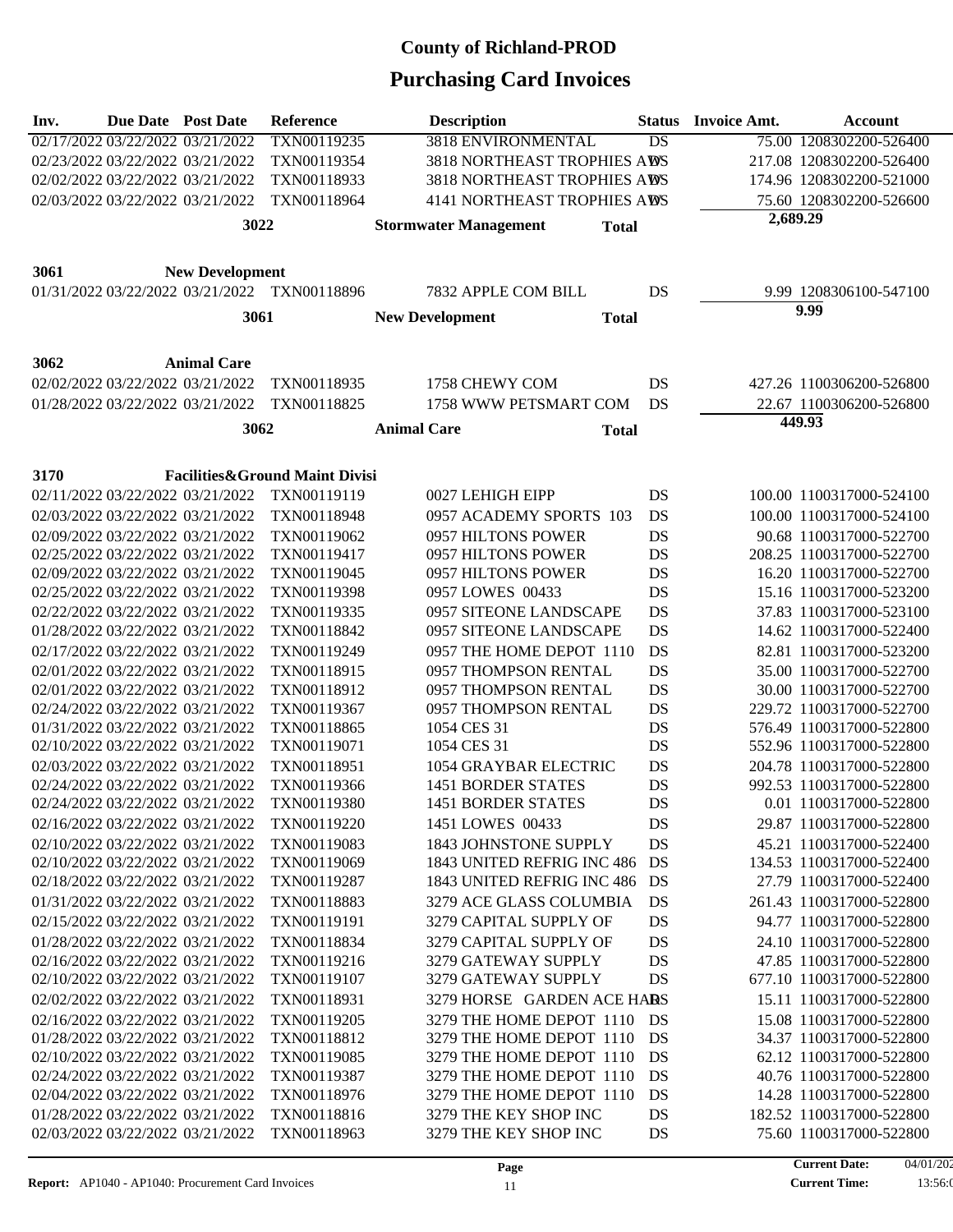| Inv. | Due Date Post Date |                                  | <b>Reference</b> | <b>Description</b>                 | <b>Status</b> | <b>Invoice Amt.</b> | <b>Account</b>             |
|------|--------------------|----------------------------------|------------------|------------------------------------|---------------|---------------------|----------------------------|
|      |                    | 02/10/2022 03/22/2022 03/21/2022 | TXN00119093      | 3279 THE KEY SHOP INC              | DS            |                     | 48.60 1100317000-522800    |
|      |                    | 02/18/2022 03/22/2022 03/21/2022 | TXN00119290      | 3574 L W SUPPLY 7238               | DS            |                     | 158.95 1100317000-522800   |
|      |                    | 02/10/2022 03/22/2022 03/21/2022 | TXN00119108      | 3574 LOWES 00433                   | DS            |                     | 5.57 1100317000-522800     |
|      |                    | 02/04/2022 03/22/2022 03/21/2022 | TXN00118986      | 3574 SHERWIN WILLIAMS 7023DS       |               |                     | 21.29 1100317000-522800    |
|      |                    | 02/09/2022 03/22/2022 03/21/2022 | TXN00119035      | 3574 THE HOME DEPOT 1110           | DS            |                     | 83.81 1100317000-522800    |
|      |                    | 02/14/2022 03/22/2022 03/21/2022 | TXN00119180      | 3574 THE HOME DEPOT 1110           | DS            |                     | 240.81 1100317000-522800   |
|      |                    | 02/16/2022 03/22/2022 03/21/2022 | TXN00119207      | 3574 THE HOME DEPOT 1110           | DS            |                     | 201.70 1100317000-522800   |
|      |                    | 02/14/2022 03/22/2022 03/21/2022 | TXN00119156      | 3574 THE HOME DEPOT 1110           | DS            |                     | 116.21 1100317000-522800   |
|      |                    | 02/10/2022 03/22/2022 03/21/2022 | TXN00119097      | 3574 THE HOME DEPOT 1110           | DS            |                     | 78.45 1100317000-522800    |
|      |                    | 02/17/2022 03/22/2022 03/21/2022 | TXN00119246      | 3574 THE HOME DEPOT 1110           | DS            |                     | 22.62 1100317000-522800    |
|      |                    | 02/14/2022 03/22/2022 03/21/2022 | TXN00119184      | 3574 THE HOME DEPOT 1110           | DS            |                     | 105.40 1100317000-522800   |
|      |                    | 02/09/2022 03/22/2022 03/21/2022 | TXN00119060      | 3574 TRACTOR SUPPLY 1521           | DS            |                     | 86.39 1100317000-522800    |
|      |                    | 02/11/2022 03/22/2022 03/21/2022 | TXN00119140      | 3825 ACE GLASS COLUMBIA            | DS            |                     | 112.87 1100317000-522800   |
|      |                    | 02/03/2022 03/22/2022 03/21/2022 | TXN00118969      | 3825 AUTOZONE 3830                 | DS            |                     | 30.22 1100317000-522800    |
|      |                    | 02/01/2022 03/22/2022 03/21/2022 | TXN00118910      | 3825 CAPITAL SUPPLY OF             | DS            |                     | 67.77 1100317000-522800    |
|      |                    | 02/23/2022 03/22/2022 03/21/2022 | TXN00119351      | 3825 FALCON ACE HARDWAREDS         |               |                     | 35.38 1100317000-522800    |
|      |                    |                                  |                  |                                    |               |                     |                            |
|      |                    | 01/31/2022 03/22/2022 03/21/2022 | TXN00118863      | 3825 Fast Signs 143                | DS            |                     | 16.20 1100317000-522800    |
|      |                    | 02/01/2022 03/22/2022 03/21/2022 | TXN00118917      | 3825 GRAINGER                      | DS            |                     | 28.33 1100317000-522800    |
|      |                    | 01/28/2022 03/22/2022 03/21/2022 | TXN00118827      | <b>3825 NORTHEAST TROPHIES AWS</b> |               |                     | 48.60 1100317000-522800    |
|      |                    | 02/03/2022 03/22/2022 03/21/2022 | TXN00118952      | 3825 THE HOME DEPOT 1110           | DS            |                     | 177.27 1100317000-522800   |
|      |                    | 02/03/2022 03/22/2022 03/21/2022 | TXN00118968      | 3825 THE HOME DEPOT 1110           | DS            |                     | 56.13 1100317000-522800    |
|      |                    | 02/18/2022 03/22/2022 03/21/2022 | TXN00119276      | 3825 THE HOME DEPOT 1110           | DS            |                     | 123.83 1100317000-522800   |
|      |                    | 02/17/2022 03/22/2022 03/21/2022 | TXN00119231      | 3825 THE HOME DEPOT 1110           | DS            |                     | 20.68 1100317000-522800    |
|      |                    | 02/17/2022 03/22/2022 03/21/2022 | TXN00119244      | 3825 THE HOME DEPOT 1110           | DS            |                     | 7.21 1100317000-522800     |
|      |                    | 01/28/2022 03/22/2022 03/21/2022 | TXN00118821      | 3825 THE HOME DEPOT 1110           | DS            |                     | 15.28 1100317000-522800    |
|      |                    | 02/04/2022 03/22/2022 03/21/2022 | TXN00118979      | 3825 THE HOME DEPOT 1110           | DS            |                     | 53.45 1100317000-522800    |
|      |                    | 02/02/2022 03/22/2022 03/21/2022 | TXN00118924      | 3825 THE HOME DEPOT 1110           | DS            |                     | 115.27 1100317000-522800   |
|      |                    | 02/07/2022 03/22/2022 03/21/2022 | TXN00118993      | 3825 THE HOME DEPOT 1110           | DS            |                     | 48.45 1100317000-522800    |
|      |                    | 02/07/2022 03/22/2022 03/21/2022 | TXN00119008      | 3825 THE HOME DEPOT 1110           | DS            |                     | 13.99 1100317000-522800    |
|      |                    | 02/21/2022 03/22/2022 03/21/2022 | TXN00119295      | 3825 THE HOME DEPOT 1110           | DS            |                     | 18.31 1100317000-522800    |
|      |                    | 02/21/2022 03/22/2022 03/21/2022 | TXN00119314      | 3825 THE HOME DEPOT 1110           | DS            |                     | 31.70 1100317000-522800    |
|      |                    | 02/24/2022 03/22/2022 03/21/2022 | TXN00119384      | 3825 THE HOME DEPOT 1110           | DS            |                     | 59.37 1100317000-522800    |
|      |                    | 02/15/2022 03/22/2022 03/21/2022 | TXN00119193      | 3825 THE KEY SHOP INC              | DS            |                     | 243.00 1100317000-522800   |
|      |                    | 02/15/2022 03/22/2022 03/21/2022 | TXN00119201      | 3825 THE KEY SHOP INC              | DS            |                     | 504.10 1100317000-522800   |
|      |                    | 02/08/2022 03/22/2022 03/21/2022 | TXN00119029      | 3825 THE KEY SHOP INC              | DS            |                     | 16.20 1100317000-522800    |
|      |                    | 02/23/2022 03/22/2022 03/21/2022 | TXN00119346      | 3825 THE KEY SHOP INC              | DS            |                     | 99.64 1100317000-522800    |
|      |                    | 02/25/2022 03/22/2022 03/21/2022 | TXN00119407      | 3825 THE KEY SHOP INC              | DS            |                     | 140.28 1100317000-522800   |
|      |                    | 01/31/2022 03/22/2022 03/21/2022 | TXN00118902      | 3825 THE KEY SHOP INC              | DS            |                     | 182.52 1100317000-522800   |
|      |                    | 02/23/2022 03/22/2022 03/21/2022 | TXN00119356      | 3825 THE KEY SHOP INC              | DS            |                     | 12.96 1100317000-522800    |
|      |                    | 02/10/2022 03/22/2022 03/21/2022 | TXN00119068      | 3825 THE KEY SHOP INC              | DS            |                     | 311.12 1100317000-522800   |
|      |                    | 02/04/2022 03/22/2022 03/21/2022 | TXN00118972      | 3825 THE KEY SHOP INC              | DS            |                     | 1,010.00 1100317000-522800 |
|      |                    | 02/23/2022 03/22/2022 03/21/2022 | TXN00119348      | 3825 THE KEY SHOP INC              | DS            |                     | 98.28 1100317000-522800    |
|      |                    | 02/11/2022 03/22/2022 03/21/2022 | TXN00119130      | 3825 THE KEY SHOP INC              | DS            |                     | 783.00 1100317000-522800   |
|      |                    | 02/08/2022 03/22/2022 03/21/2022 | TXN00119026      | 3825 THE KEY SHOP INC              | DS            |                     | 19.44 1100317000-522800    |
|      |                    | 01/28/2022 03/22/2022 03/21/2022 | TXN00118831      | 4109 1140 PERRY MANN               | DS            |                     | 19.44 1100317000-522800    |
|      |                    | 02/24/2022 03/22/2022 03/21/2022 | TXN00119382      | 4109 ACADEMY SPORTS 103            | DS            |                     | 100.00 1100317000-522800   |
|      |                    | 01/31/2022 03/22/2022 03/21/2022 | TXN00118856      | 4109 BATTERIES PLUS 660            | DS            |                     | 96.66 1100317000-522800    |
|      |                    | 02/24/2022 03/22/2022 03/21/2022 | TXN00119368      | <b>4109 BORDER STATES</b>          | DS            |                     | 8.03 1100317000-522800     |
|      |                    | 02/10/2022 03/22/2022 03/21/2022 | TXN00119086      | 4109 CES 31                        | DS            |                     | 156.60 1100317000-522800   |
|      |                    | 02/03/2022 03/22/2022 03/21/2022 | TXN00118945      | 4109 CES 31                        | DS            |                     | 43.74 1100317000-522800    |
|      |                    | 01/28/2022 03/22/2022 03/21/2022 | TXN00118817      | 4109 CES 31                        | DS            |                     | 69.83 1100317000-522800    |
|      |                    | 02/10/2022 03/22/2022 03/21/2022 | TXN00119073      | 4109 CES 31                        | DS            |                     | 978.75 1100317000-522800   |
|      |                    | 02/16/2022 03/22/2022 03/21/2022 | TXN00119221      | 4109 CES 31                        | DS            |                     | 587.25 1100317000-522800   |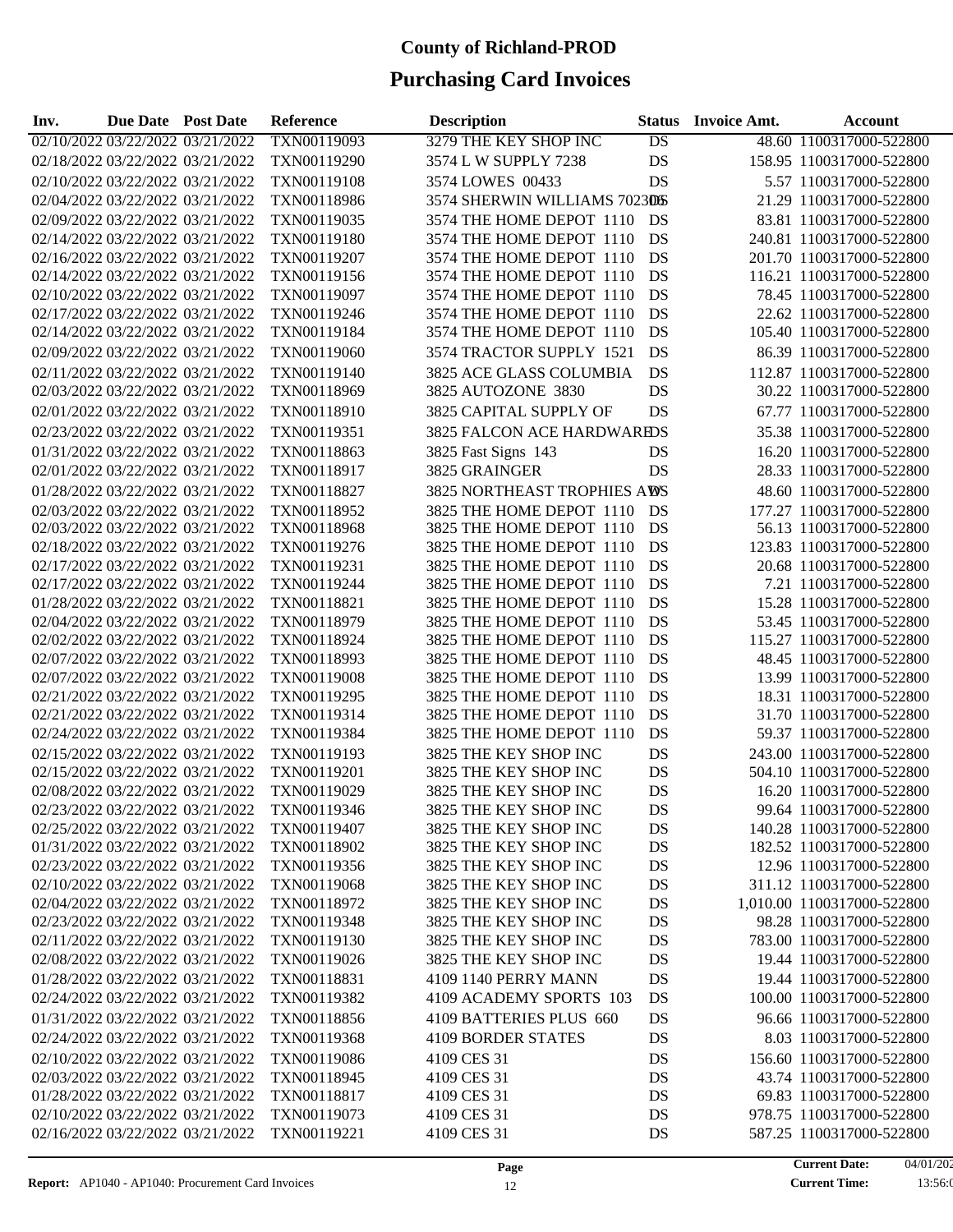| Inv. | <b>Due Date Post Date</b>        |  | Reference   | <b>Description</b>                   | <b>Status</b> | <b>Invoice Amt.</b> | Account                    |
|------|----------------------------------|--|-------------|--------------------------------------|---------------|---------------------|----------------------------|
|      | 01/28/2022 03/22/2022 03/21/2022 |  | TXN00118833 | 4109 CES 31                          | DS            |                     | 21.57 1100317000-522800    |
|      | 02/14/2022 03/22/2022 03/21/2022 |  | TXN00119155 | 4109 FASTENAL COMPANY                | DS            |                     | 108.40 1100317000-522800   |
|      | 02/04/2022 03/22/2022 03/21/2022 |  | TXN00118971 | 4109 LOWES 00385                     | DS            |                     | 79.83 1100317000-522800    |
|      | 02/23/2022 03/22/2022 03/21/2022 |  | TXN00119345 | 4109 LOWES 00433                     | DS            |                     | 26.98 1100317000-522800    |
|      | 02/14/2022 03/22/2022 03/21/2022 |  | TXN00119178 | 4109 THE HOME DEPOT 1110             | DS            |                     | 86.27 1100317000-522800    |
|      | 02/10/2022 03/22/2022 03/21/2022 |  | TXN00119112 | 4109 THE HOME DEPOT 1110             | DS            |                     | 31.23 1100317000-522800    |
|      | 02/21/2022 03/22/2022 03/21/2022 |  | TXN00119320 | 4109 TRACTOR SUPPLY 2329             | DS            |                     | 5.39 1100317000-522800     |
|      | 02/21/2022 03/22/2022 03/21/2022 |  | TXN00119300 | 4109 TRACTOR SUPPLY 2329             | DS            |                     | 86.39 1100317000-522800    |
|      | 02/11/2022 03/22/2022 03/21/2022 |  | TXN00119118 | 4109 WHOLESALE INDUSTRIAIDS          |               |                     | 25.71 1100317000-522800    |
|      | 02/10/2022 03/22/2022 03/21/2022 |  | TXN00119092 | 4768 BAKER DISTRIBUTING 57BS         |               |                     | 233.31 1100317000-522800   |
|      | 02/11/2022 03/22/2022 03/21/2022 |  | TXN00119127 | 4768 BAKER DISTRIBUTING 57DS         |               |                     | 42.15 1100317000-522400    |
|      | 02/04/2022 03/22/2022 03/21/2022 |  | TXN00118981 | 4768 GRAINGER                        | DS            |                     | 513.60 1100317000-522800   |
|      | 02/21/2022 03/22/2022 03/21/2022 |  | TXN00119330 | 4768 JOHNSTONE SUPPLY                | DS            |                     | 211.90 1100317000-522400   |
|      | 02/09/2022 03/22/2022 03/21/2022 |  | TXN00119046 | 4768 JOHNSTONE SUPPLY                | DS            |                     | 275.92 1100317000-522400   |
|      | 02/07/2022 03/22/2022 03/21/2022 |  | TXN00119004 | 4768 JOHNSTONE SUPPLY                | DS            |                     | 13.61 1100317000-523100    |
|      | 02/23/2022 03/22/2022 03/21/2022 |  | TXN00119357 | 5136 GOOD SPORTSMAN                  | DS            |                     | 15.00 1100317000-522800    |
|      | 01/31/2022 03/22/2022 03/21/2022 |  | TXN00118903 | 5136 HYATT REGENCY                   | DS            |                     | 370.80 1100317000-526400   |
|      | 02/15/2022 03/22/2022 03/21/2022 |  | TXN00119189 | 6136 JMS FENCE COMPANY INDS          |               |                     | 1,235.00 1100317000-522700 |
|      | 02/17/2022 03/22/2022 03/21/2022 |  | TXN00119228 | 6136 LOWES 00433                     | DS            |                     | 14.02 1100317000-523100    |
|      | 02/14/2022 03/22/2022 03/21/2022 |  | TXN00119160 | 6136 LOWES 00433                     | DS            |                     | 10.78 1100317000-522900    |
|      | 02/23/2022 03/22/2022 03/21/2022 |  | TXN00119347 | 6136 LOWES 00433                     | DS            |                     | 50.95 1100317000-522900    |
|      | 01/31/2022 03/22/2022 03/21/2022 |  | TXN00118887 | 6136 LOWES 02356                     | DS            |                     | 30.20 1100317000-522900    |
|      | 02/03/2022 03/22/2022 03/21/2022 |  | TXN00118967 | 6136 TRACTOR SUPPLY 1521             | DS            |                     | 59.38 1100317000-523100    |
|      | 02/14/2022 03/22/2022 03/21/2022 |  | TXN00119168 | <b>6136 UNITED LABORATORIES DS</b>   |               |                     | 366.14 1100317000-522800   |
|      | 02/17/2022 03/22/2022 03/21/2022 |  | TXN00119238 | 6481 LOWES 00433                     | DS            |                     | 74.39 1100317000-522800    |
|      | 02/10/2022 03/22/2022 03/21/2022 |  | TXN00119079 | 6481 LOWES 00433                     | DS            |                     | 69.44 1100317000-522800    |
|      | 02/14/2022 03/22/2022 03/21/2022 |  | TXN00119146 | 6481 LOWES 00433                     | DS            |                     | 25.25 1100317000-522800    |
|      | 02/16/2022 03/22/2022 03/21/2022 |  | TXN00119208 | 6481 LOWES 00433                     | DS            |                     | 7.54 1100317000-522800     |
|      | 02/24/2022 03/22/2022 03/21/2022 |  | TXN00119378 | 6481 LOWES 00433                     | DS            |                     | 40.33 1100317000-522800    |
|      | 02/18/2022 03/22/2022 03/21/2022 |  | TXN00119280 | 6481 LOWES 00433                     | DS            |                     | 120.56 1100317000-522800   |
|      | 02/18/2022 03/22/2022 03/21/2022 |  | TXN00119264 | 6481 LOWES 03026                     | DS            |                     | 203.22 1100317000-522800   |
|      | 02/18/2022 03/22/2022 03/21/2022 |  | TXN00119262 | 6481 SHERWIN WILLIAMS 7023DS         |               |                     | 22.76 1100317000-522800    |
|      | 02/25/2022 03/22/2022 03/21/2022 |  | TXN00119405 | 6481 THE HOME DEPOT 1109             | DS            |                     | 105.29 1100317000-522800   |
|      | 02/10/2022 03/22/2022 03/21/2022 |  | TXN00119116 | 6481 THE HOME DEPOT 1110             | DS            |                     | 19.15 1100317000-522800    |
|      | 02/02/2022 03/22/2022 03/21/2022 |  | TXN00118919 | 6481 THE HOME DEPOT 1110             | DS            |                     | 59.00 1100317000-522800    |
|      | 02/04/2022 03/22/2022 03/21/2022 |  | TXN00118977 | 6481 THE HOME DEPOT 1110             | DS            |                     | 109.48 1100317000-522800   |
|      | 02/09/2022 03/22/2022 03/21/2022 |  | TXN00119057 | 6481 THE HOME DEPOT 1110             | DS            |                     | 46.90 1100317000-522800    |
|      | 02/04/2022 03/22/2022 03/21/2022 |  | TXN00118985 | 6481 THE HOME DEPOT 1110             | DS            |                     | 23.78 1100317000-522800    |
|      | 02/07/2022 03/22/2022 03/21/2022 |  | TXN00119019 | 6481 THE HOME DEPOT 1110             | DS            |                     | 27.21 1100317000-522800    |
|      | 02/07/2022 03/22/2022 03/21/2022 |  | TXN00119007 | 6481 THE HOME DEPOT 1110             | DS            |                     | 236.41 1100317000-522800   |
|      | 02/10/2022 03/22/2022 03/21/2022 |  | TXN00119098 | 8257 AARO RENTAL CENTER              | DS            |                     | 44.64 1100317000-522800    |
|      | 02/23/2022 03/22/2022 03/21/2022 |  | TXN00119350 | 8257 CAPITAL SUPPLY OF               | DS            |                     | 498.42 1100317000-522800   |
|      | 02/15/2022 03/22/2022 03/21/2022 |  | TXN00119192 | 9650 FASTENAL COMPANY                | DS            |                     | 257.68 1100317000-522800   |
|      | 3170                             |  |             |                                      |               | 18,706.46           |                            |
|      |                                  |  |             |                                      |               |                     |                            |
|      |                                  |  |             | Facilities&Ground Maint Divisi Total |               |                     |                            |

| 02/23/2022 03/22/2022 03/21/2022 TXN00119338 | 3197 BLYTHEWOOD FEED ANDDS     | 57.98 2101365004-521600  |
|----------------------------------------------|--------------------------------|--------------------------|
| 02/07/2022 03/22/2022 03/21/2022 TXN00119005 | 3197 HORSE GARDEN ACE HARS     | 116.31 2101365003-521600 |
| 02/24/2022 03/22/2022 03/21/2022 TXN00119363 | 3197 IN PRECISION FIRE SOLUTES | 350.00 2101365001-522600 |
| 02/24/2022 03/22/2022 03/21/2022 TXN00119372 | 3197 IN PRECISION FIRE SOLUTES | 195.00 2101365001-522600 |
| 02/24/2022 03/22/2022 03/21/2022 TXN00119377 | 3197 IN PRECISION FIRE SOLUTES | 146.25 2101365001-522600 |
| 02/09/2022 03/22/2022 03/21/2022 TXN00119052 | 3197 OPC COL SERVICE FEE<br>DS | 6.13 2101365001-526400   |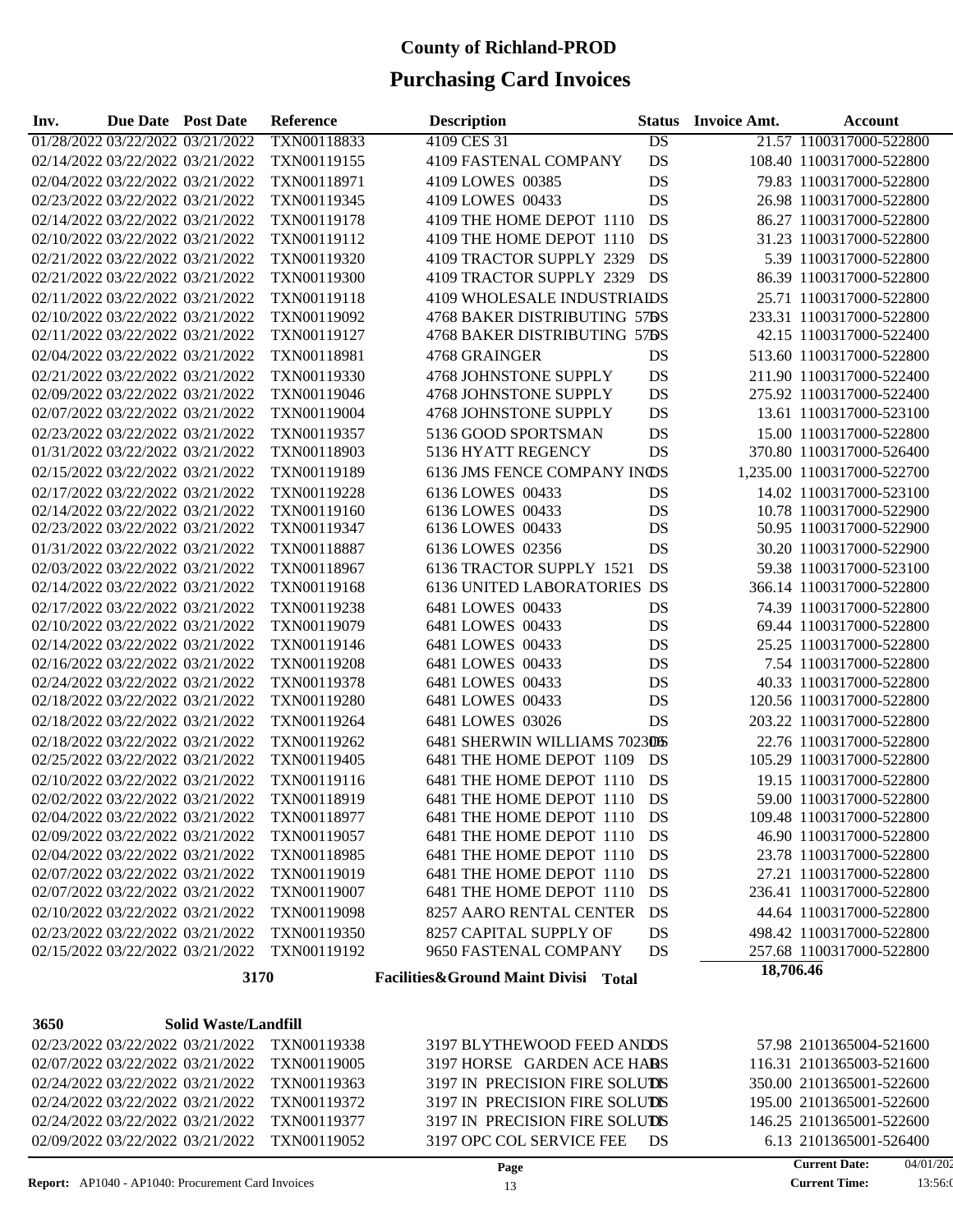| Inv. | <b>Due Date Post Date</b>        |                                  | <b>Reference</b>                  | <b>Description</b>                             | <b>Status</b> | <b>Invoice Amt.</b> | <b>Account</b>           |
|------|----------------------------------|----------------------------------|-----------------------------------|------------------------------------------------|---------------|---------------------|--------------------------|
|      | 02/09/2022 03/22/2022 03/21/2022 |                                  | TXN00119037                       | 3197 OPC Midlands Tech                         | DS            |                     | 245.00 2101365001-526400 |
|      |                                  | 01/31/2022 03/22/2022 03/21/2022 | TXN00118876                       | 4141 NORTHEAST TROPHIES AWS                    |               |                     | 417.96 2101365001-521000 |
|      |                                  | 3650                             |                                   | <b>Solid Waste/Landfill</b><br><b>Total</b>    |               | 1,534.63            |                          |
|      |                                  |                                  |                                   |                                                |               |                     |                          |
|      |                                  |                                  |                                   |                                                |               |                     |                          |
| 3670 |                                  | <b>Utility Systems</b>           |                                   |                                                |               |                     |                          |
|      |                                  | 02/14/2022 03/22/2022 03/21/2022 | TXN00119185                       | 3695 AMZN MKTP US AMZN                         | DS            |                     | -51.78 2110367000-523000 |
|      | 02/07/2022 03/22/2022 03/21/2022 |                                  | TXN00119016                       | 3695 AMZN MKTP US I755629ADS                   |               |                     | 76.57 2110367001-523000  |
|      |                                  | 02/08/2022 03/22/2022 03/21/2022 | TXN00119024                       | 3695 AWWA SC SECTION                           | DS            |                     | 225.00 2110367001-526400 |
|      |                                  | 02/08/2022 03/22/2022 03/21/2022 | TXN00119020                       | 3695 CSAWWA WEASC SCEC DS                      |               |                     | 280.00 2110367000-526400 |
|      |                                  | 02/21/2022 03/22/2022 03/21/2022 | TXN00119308                       | 3695 SAMS CLUB 6203                            | DS            |                     | 109.01 2110367000-524100 |
|      |                                  | 02/08/2022 03/22/2022 03/21/2022 | TXN00119028                       | 3695 SCRWA                                     | DS            |                     | 90.00 2110367001-526400  |
|      |                                  | 02/21/2022 03/22/2022 03/21/2022 | TXN00119327                       | 3695 USPS PO 4541800063                        | DS            |                     | 4.33 2110367000-521000   |
|      |                                  | 02/01/2022 03/22/2022 03/21/2022 | TXN00118908                       | 9391 BEST BUY<br>00002642                      | DS            |                     | 77.03 2110367000-521000  |
|      | 01/28/2022 03/22/2022 03/21/2022 |                                  | TXN00118819                       | 9391 DILLON SUPPLY COMPANDS                    |               |                     | 584.39 2110367000-522700 |
|      | 02/04/2022 03/22/2022 03/21/2022 |                                  | TXN00118989                       | 9391 GATEWAY SUPPLY                            | DS            |                     | 237.94 2110367000-522700 |
|      |                                  | 02/10/2022 03/22/2022 03/21/2022 | TXN00119106                       | 9391 HARBOR FREIGHT TOOLSDS                    |               |                     | 17.27 2110367000-522700  |
|      |                                  | 01/28/2022 03/22/2022 03/21/2022 | TXN00118814                       | 9391 HILTON HOTELS                             | DS            |                     | 211.07 2110367000-526400 |
|      |                                  | 01/28/2022 03/22/2022 03/21/2022 | TXN00118836                       | 9391 HILTON HOTELS                             | DS            |                     | 211.07 2110367000-526400 |
|      |                                  | 02/25/2022 03/22/2022 03/21/2022 | TXN00119402                       | 9391 HILTON HOTELS                             | DS            |                     | 211.07 2110367000-526400 |
|      |                                  | 02/07/2022 03/22/2022 03/21/2022 | TXN00118997                       | 9391 JOHNSTONE SUPPLY                          | DS            |                     | 481.83 2110367000-522700 |
|      |                                  | 02/16/2022 03/22/2022 03/21/2022 | TXN00119209                       | 9391 WWW WATER FILTER COMS                     |               |                     | 32.99 2110367000-521000  |
|      |                                  | 3670                             |                                   | <b>Utility Systems</b><br><b>Total</b>         |               | 2,797.79            |                          |
|      |                                  |                                  |                                   |                                                |               |                     |                          |
| 3678 |                                  | <b>Airport Operations</b>        |                                   |                                                |               |                     |                          |
|      |                                  | 02/11/2022 03/22/2022 03/21/2022 | TXN00119126                       | <b>2291 AAAE</b>                               | DS            |                     | 275.00 2170367800-526400 |
|      |                                  | 02/14/2022 03/22/2022 03/21/2022 | TXN00119152                       | 2291 DELTA AIR 006773734074DS                  |               |                     | 132.61 2170367800-526400 |
|      |                                  | 02/14/2022 03/22/2022 03/21/2022 | TXN00119177                       | 2291 DELTA AIR 006773734074DS                  |               |                     | 258.60 2170367800-526400 |
|      |                                  | 02/21/2022 03/22/2022 03/21/2022 | TXN00119294                       | 2291 MARRIOTT MYTRLE                           | DS            |                     | 304.22 2170367800-526400 |
|      |                                  | 02/09/2022 03/22/2022 03/21/2022 | TXN00119055                       | 2291 NEC AAAE                                  | DS            |                     | 555.00 2170367800-526400 |
|      | 01/28/2022 03/22/2022 03/21/2022 |                                  | TXN00118822                       | 2291 OFFICE DEPOT 2349                         | DS            |                     | 32.40 2170367800-521000  |
|      | 02/14/2022 03/22/2022 03/21/2022 |                                  | TXN00119173                       | 2291 PRICELN TVL PROTECT                       | DS            |                     | 23.47 2170367800-526400  |
|      |                                  | 02/09/2022 03/22/2022 03/21/2022 | TXN00119041                       | <b>2291 RESERVATIONS</b>                       | DS            |                     | 194.25 2170367800-526400 |
|      |                                  | 02/18/2022 03/22/2022 03/21/2022 | TXN00119266                       | 5759 AMZN Mktp US 828GR2V93DS                  |               |                     | 29.14 2170367800-521000  |
|      |                                  |                                  |                                   |                                                |               | 1,804.69            |                          |
|      |                                  | 3678                             |                                   | <b>Airport Operations</b><br><b>Total</b>      |               |                     |                          |
|      |                                  |                                  |                                   |                                                |               |                     |                          |
| 4510 |                                  | <b>Conservation Commission</b>   |                                   |                                                |               |                     |                          |
|      |                                  | 01/28/2022 03/22/2022 03/21/2022 | TXN00118826                       | 1746 CAROLINA POWER                            | DS            |                     | 31.94 1209451002-523300  |
|      |                                  | 02/14/2022 03/22/2022 03/21/2022 | TXN00119175                       | 1746 ELITE FRAMING LLC                         | DS            |                     | 183.71 1209451000-521000 |
|      |                                  | 02/11/2022 03/22/2022 03/21/2022 | TXN00119136                       | 1746 LOWES 01064                               | DS            |                     | 12.68 1209451002-523300  |
|      |                                  | 02/25/2022 03/22/2022 03/21/2022 | TXN00119415                       | 1746 MARRIOTT CHRLSTN                          | DS            |                     | 341.80 1209451000-526400 |
|      |                                  | 02/02/2022 03/22/2022 03/21/2022 | TXN00118928                       | 1746 OFFICE DEPOT 2349                         | DS            |                     | 6.06 1209451000-521000   |
|      |                                  | 02/02/2022 03/22/2022 03/21/2022 | TXN00118922                       | 1746 PAYPAL SCACD                              | DS            |                     | 100.00 1209451000-526400 |
|      | 02/16/2022 03/22/2022 03/21/2022 |                                  | TXN00119212                       | 1746 PUBLIX 067                                | DS            |                     | 67.33 1209451000-524200  |
|      |                                  | 02/08/2022 03/22/2022 03/21/2022 | TXN00119022                       | 1746 ZOOM US 888 799 9666                      | DS            |                     | 16.19 1209451000-547100  |
|      |                                  | 4510                             |                                   | <b>Conservation Commission</b><br><b>Total</b> |               |                     | 759.71                   |
|      |                                  |                                  |                                   |                                                |               |                     |                          |
|      |                                  |                                  |                                   |                                                |               |                     |                          |
| 6500 |                                  |                                  | <b>Neighborhood Redevelopment</b> |                                                |               |                     |                          |
|      |                                  | 02/01/2022 03/22/2022 03/21/2022 | TXN00118911                       | 7832 IN SODA CITY                              | DS            |                     | 65.00 1210650000-526300  |
|      |                                  |                                  |                                   |                                                |               |                     |                          |